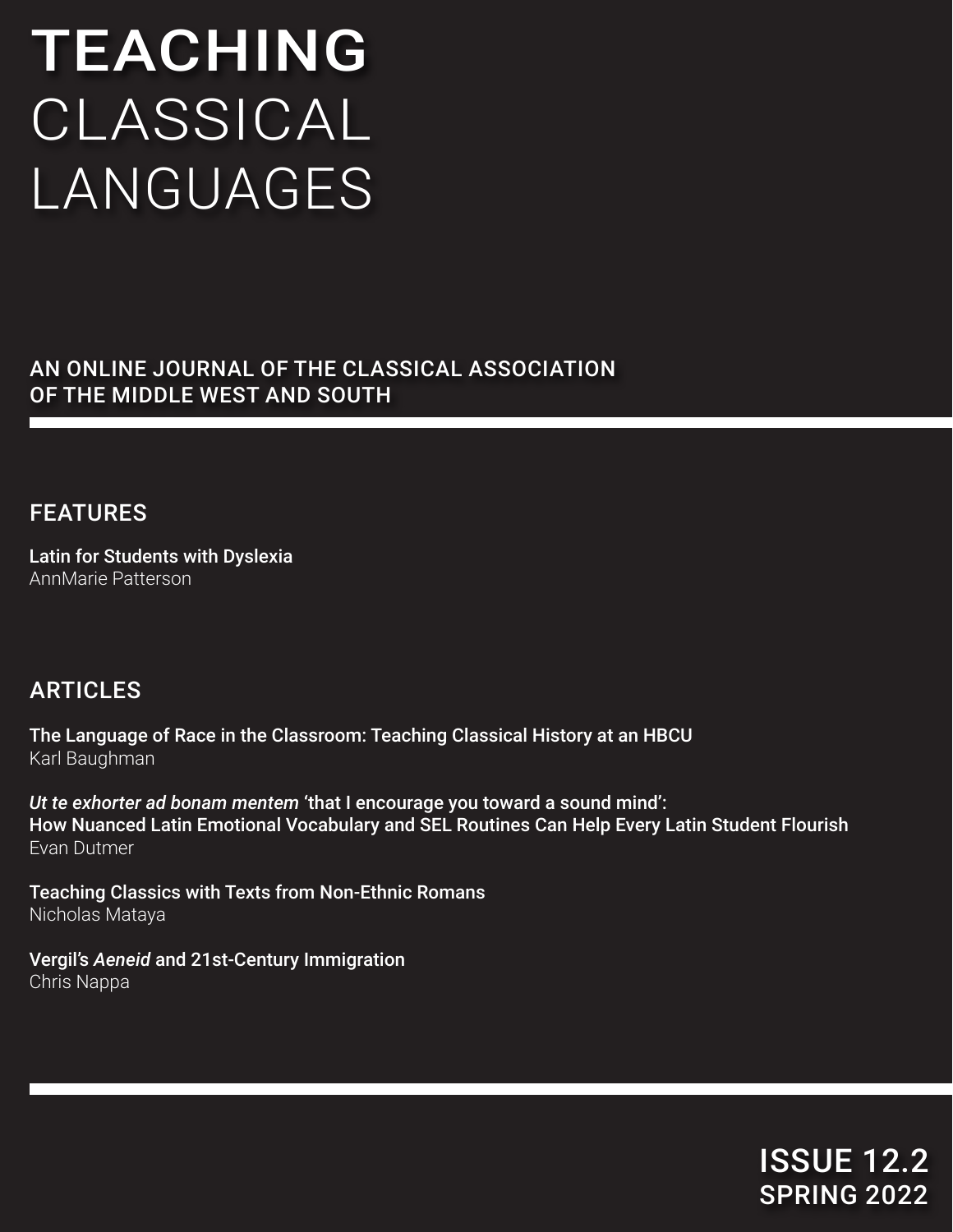## EDITOR

Yasuko Taoka (Temple University, Japan Campus) tcleditor@camws.org

## EDITORIAL ASSISTANT

Sharon Carr (Wayne State College) tclassistant@camws.org

## TCL EDITORIAL BOARD

Peter Anderson, Grand Valley State University Rebecca Harrison, Truman State University Caroline Kelly, Mitchell Community College, North Carolina Amy Sommer Rosevear, Cherry Creek High School, Denver, Colorado Wilfred Major, Louisiana State University Bartolo Natoli, Randolph-Macon College Robert Patrick, Parkview High School, Gwinnett County, Georgia Cynthia White, University of Arizona

Cover and Layout Design by Sharon Carr. Imagery used in cover and front matter obtained with permission from [Canva.com](http://Canva.com).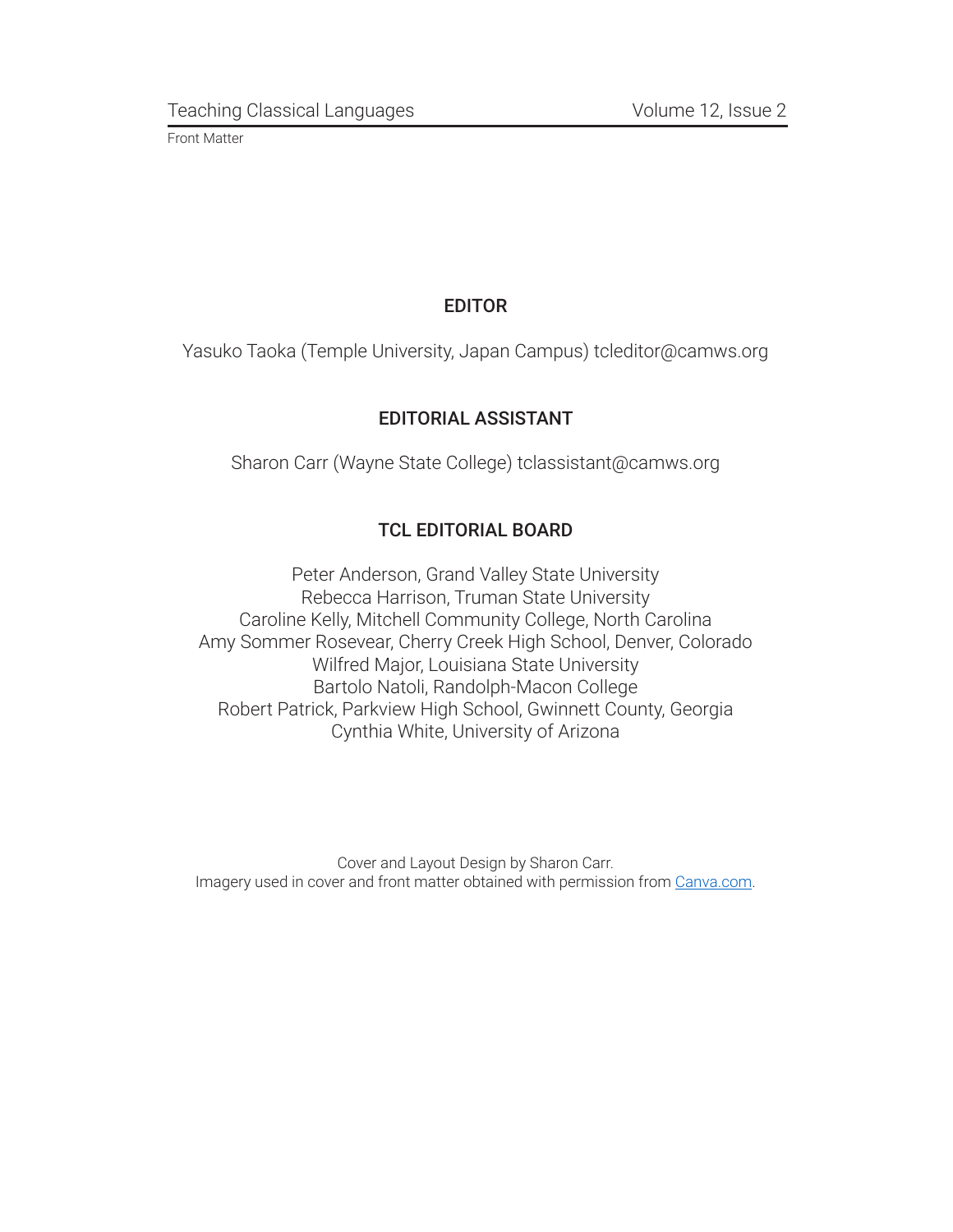### TEACHING CLASSICAL LANGUAGES MISSION STATEMENT

Teaching Classical Languages (ISSN 2160-2220) is the only peer-reviewed electronic journal dedicated to the teaching and learning of Latin and ancient Greek. It addresses the interests of all Latin and Greek teachers, graduate students, coordinators, and administrators. Teaching Classical Languages welcomes articles offering innovative practice and methods, advocating new theoretical approaches, or reporting on empirical research in teaching and learning Latin and Greek. As an electronic journal, Teaching Classical Languages has a unique global outreach. It offers authors and readers a multimedia format that more fully illustrates the topics discussed, and provides hypermedia links to related information and websites. Articles not only contribute to successful Latin and Greek pedagogy, but draw on relevant literature in language education, applied linguistics, and second language acquisition for an ongoing dialogue with modern language educators. Teaching Classical Languages welcomes articles offering innovative practice and methods, advocating new theoretical approaches, or reporting on empirical research in teaching and learning Latin and Greek.

ISSN 2160-2220.

Guidelines for submission may be found at [http://www.tcl.camws.org/guidelines.pdf.](http://www.tcl.camws.org/guidelines.pdf)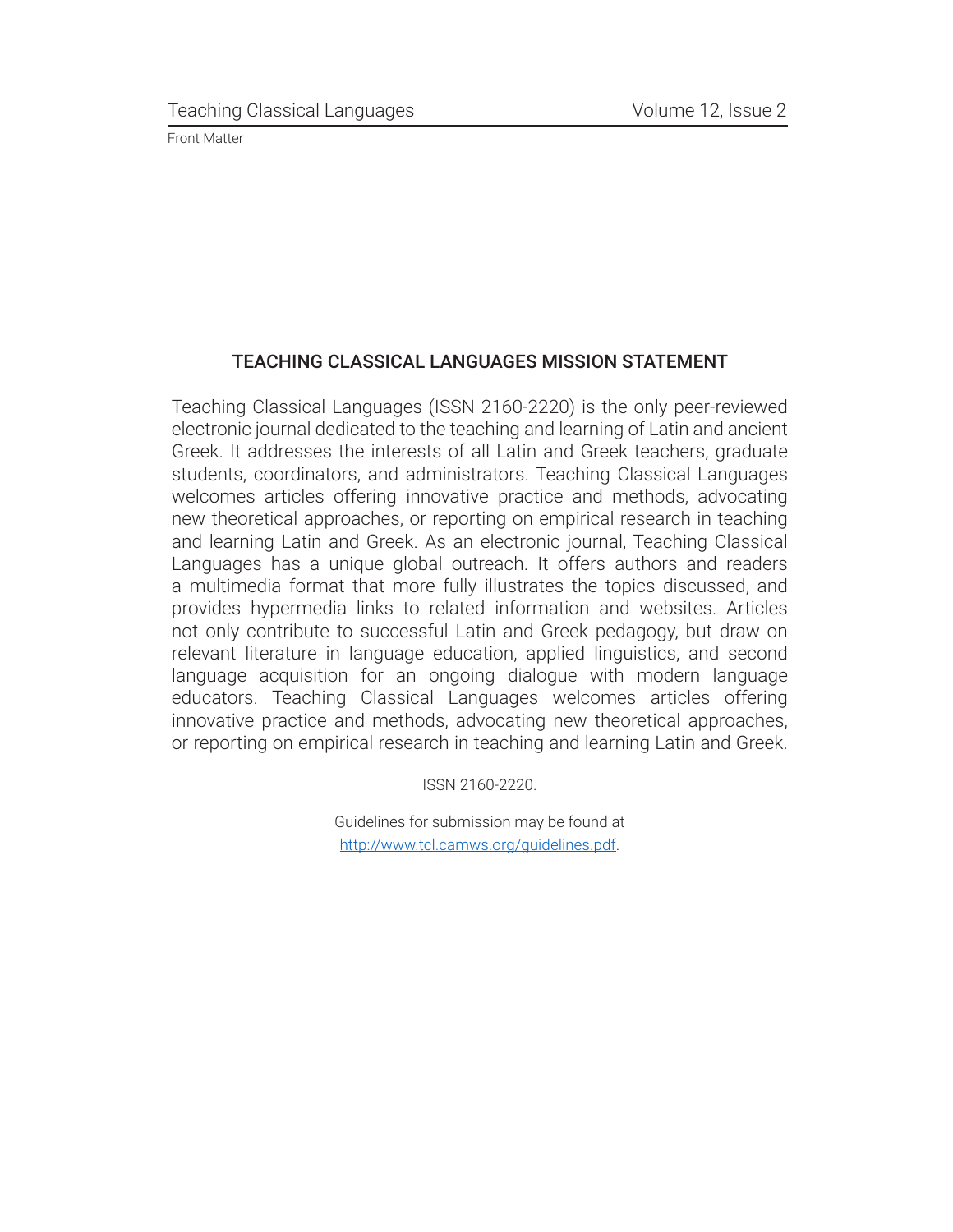# TABLE OF CONTENTS

## FEATURES

Latin for Students with Dyslexia AnnMarie Patterson 06

## ARTICLES

- The Language of Race in the Classroom: Teaching Classical History at an HBCU Karl Baughman 27
- *Ut te exhorter ad bonam mentem* 'that I encourage you toward a sound mind': How Nuanced Latin Emotional Vocabulary and SEL Routines Can Help Every Latin Student Flourish Evan Dutmer 48
- Teaching Classics with Texts from Non-Ethnic Romans Nicholas Mataya 81
- Vergil's *Aeneid* and 21st-Century Immigration Christopher Nappa 90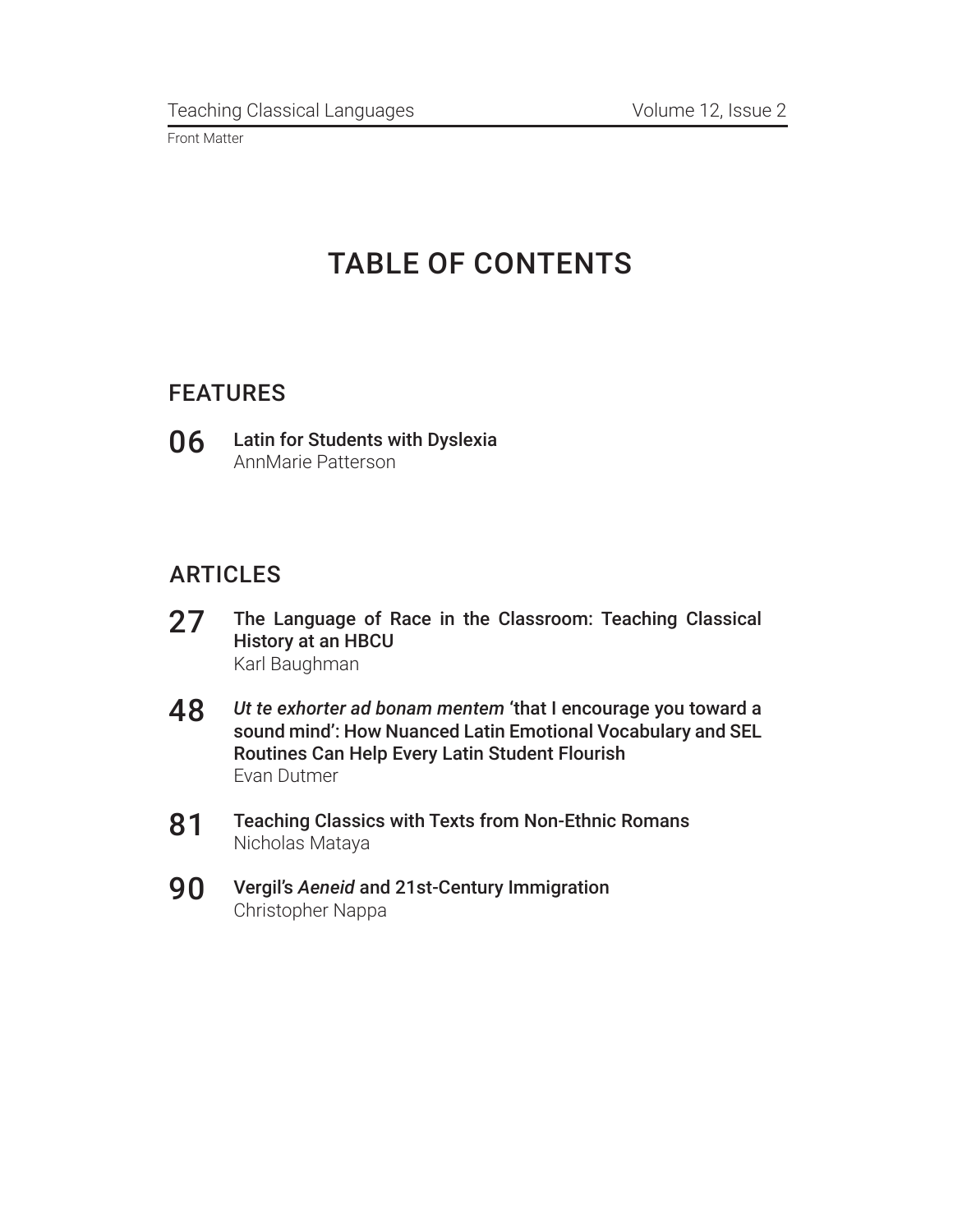## EDITOR'S NOTE

#### GUEST EDITORS: CAMWS COMMITTEE ON DIVERSITY AND INCLUSION

Established by the Classical Association of the Middle West and South in 2010, the Committee on Diversity and Inclusion directs attention to the importance and complexity of bringing the languages, literatures, and peoples of the ancient Mediterranean to increasingly diverse audiences.

Central to the CAMWS mission, of course, the committee's efforts aim to provide a service to teachers and scholars in schools and colleges. In this way, the Committee seeks to assist other CAMWS committees and members in their responsibilities and opportunities. Hence, we quickly said "yes" when Yasuko Taoka invited our Committee to join in preparation of an issue of Teaching Classical Languages that focusses on curricular materials, pedagogical strategies, and the challenges for making classics and its languages available to and accessible by new and increasingly more diverse audiences.

A single issue can only scratch the surface. We attempt here to offer a sample of what "diversity" and inclusion allows: the courage of working with specific populations (e.g., students at all levels with special needs), the importance of looking again and anew at canonical authors (e.g., Vergil) as well as authors themselves examples of the diverse nature of the Roman world (Prudentius). And how the ancients looked at the concept of "race" has significance for all of us who teach the past in an increasingly complex present. Both personal reflective essays and more scholarly approaches have a place in our work. And referees from a wide range of institutions have assisted us in preparation of this issue. We thank the many colleagues whose good will and good judgement we have mined.

We believe that the richness of "diversity" and "inclusion" is itself showcased in this way. Further, with panels and round tables at CAMWS' annual meetings, and with a careful but important social media presence, the Committee hopes to make our profession's commitment to each of the segments in the well-known definition offered by writer/illustrator Liz Fosslien:

#### **"Diversity is having a seat at the table, inclusion is having a voice, and belonging is having that voice be heard"**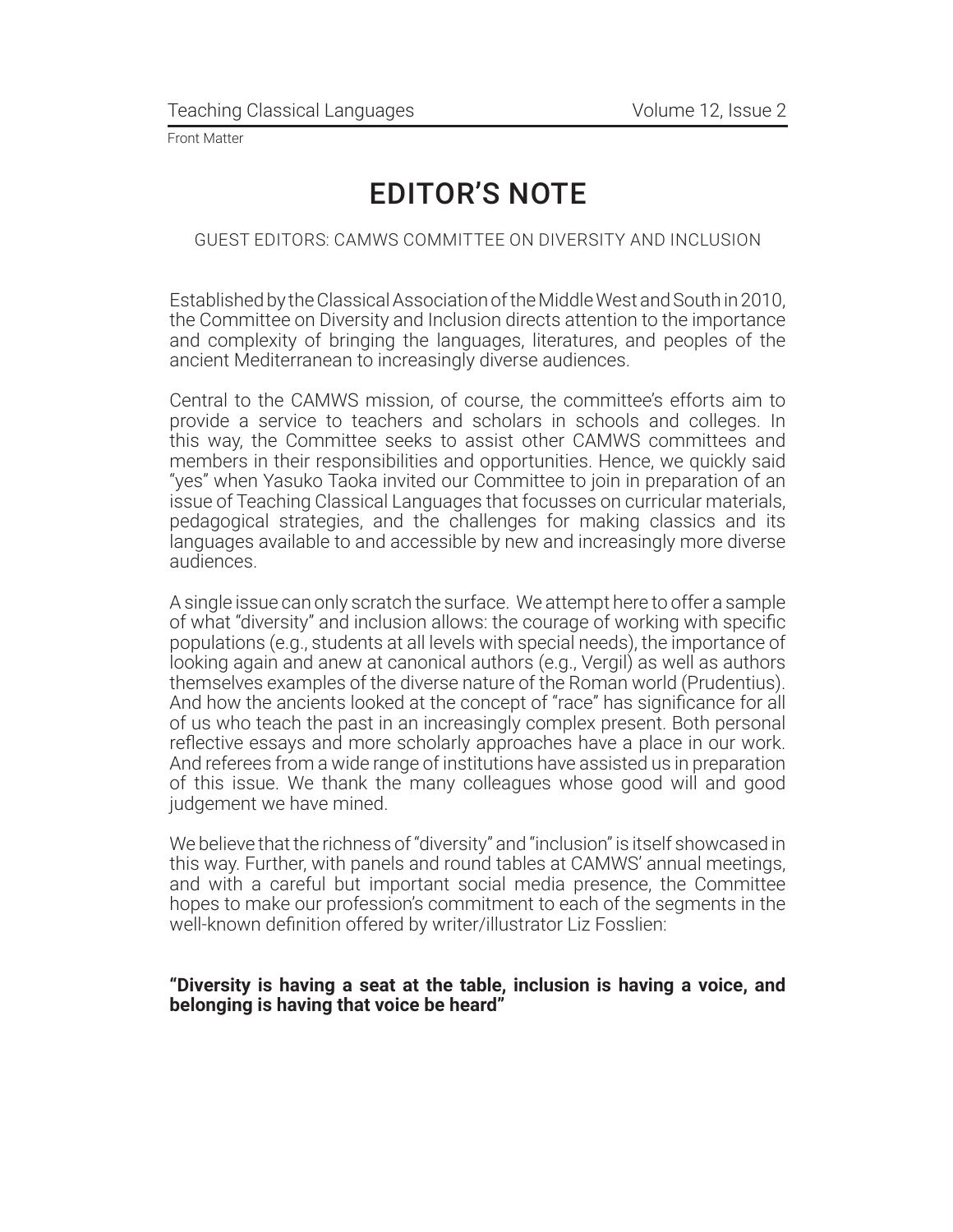#### Latin for Students with Dyslexia

#### ANNMARIE PATTERSON UNIVERSITY OF SOUTHERN CALIFORNIA

This article follows the personal experience of a Ph.D. student in classics with dyslexia. From high-school Latin classes to an undergraduate major in classical languages and graduate courses focusing on classical Latin authors, this article offers the perspective of a learner who needed to develop various coping mechanisms to successfully acquire language skills and still enjoy language courses. Dyslexia creates a unique classroom experience in foreign language classes. Students are learning to read for the second time, and the difference between dyslexic students and students without a language-processing disorder is intensified. As dyslexia is such a common learning difference, this student's experience may resonate with other dyslexic learners. This piece explores the methods of learning Latin that worked well with dyslexia and offers strategies that may be beneficial for dyslexic language learners and their instructors.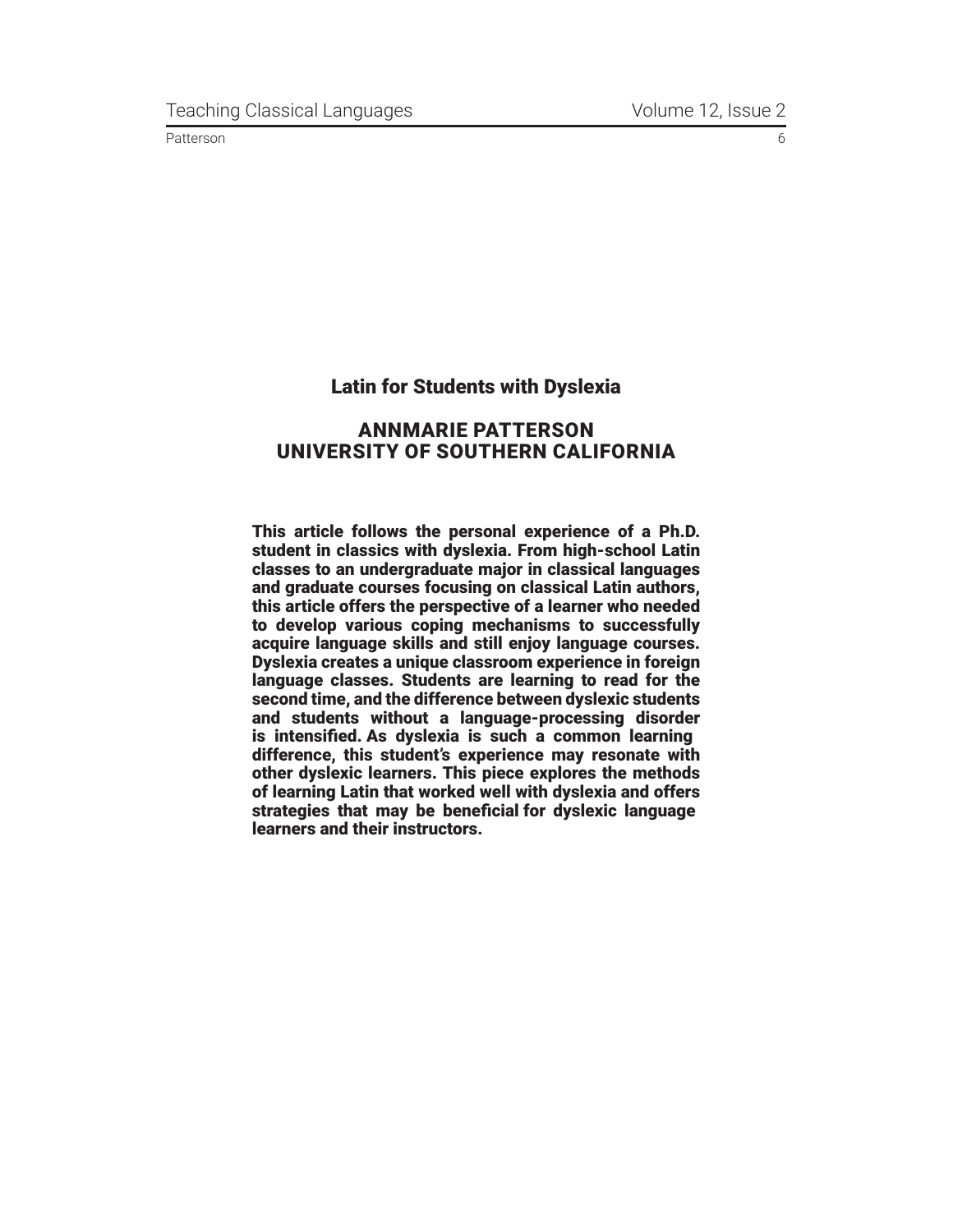#### **Introduction**

The topic of my dyslexia did not often come up in my early years of Latin. That was strange since Latin is a foreign language and dyslexia is a languageprocessing disorder. Dyslexia can make it difficult to learn to read any language, but most dyslexics learn to cope well enough in their native language by the 5<sup>th</sup> or  $6<sup>th</sup>$  grade.

I was certainly behind learning to read in early grade-school. My handwriting and spelling choices were nearly unintelligible, and I remember arguing with my first-grade teacher over how to write my name. (I had decided that all the vowels were interchangeable, and each paper would be turned in with a new combination of vowels forced into my name, so my ever-patient teacher and I would re-open the topic of why spelling was important.) This was the first learning difference I noticed between myself and my classmates: They all liked to write their names. It was a point of pride. I liked how my name sounded, but I did not care how it looked on paper. There was a gap in ability between myself and other students for the next five years marked by my slow reading, inability to sound out words, and atrocious spelling.

However, by age ten, I was starting to close the reading and writing gap between myself and my classmates. I developed coping mechanisms for dealing with dyslexia that helped me to keep up with schoolwork. Through a combination of audiobooks, excessive independent reading, and adults reading aloud to me, I developed the necessary language skills to do well in class. I still read slower than most people and I still spell poorly without spell check software, but my English is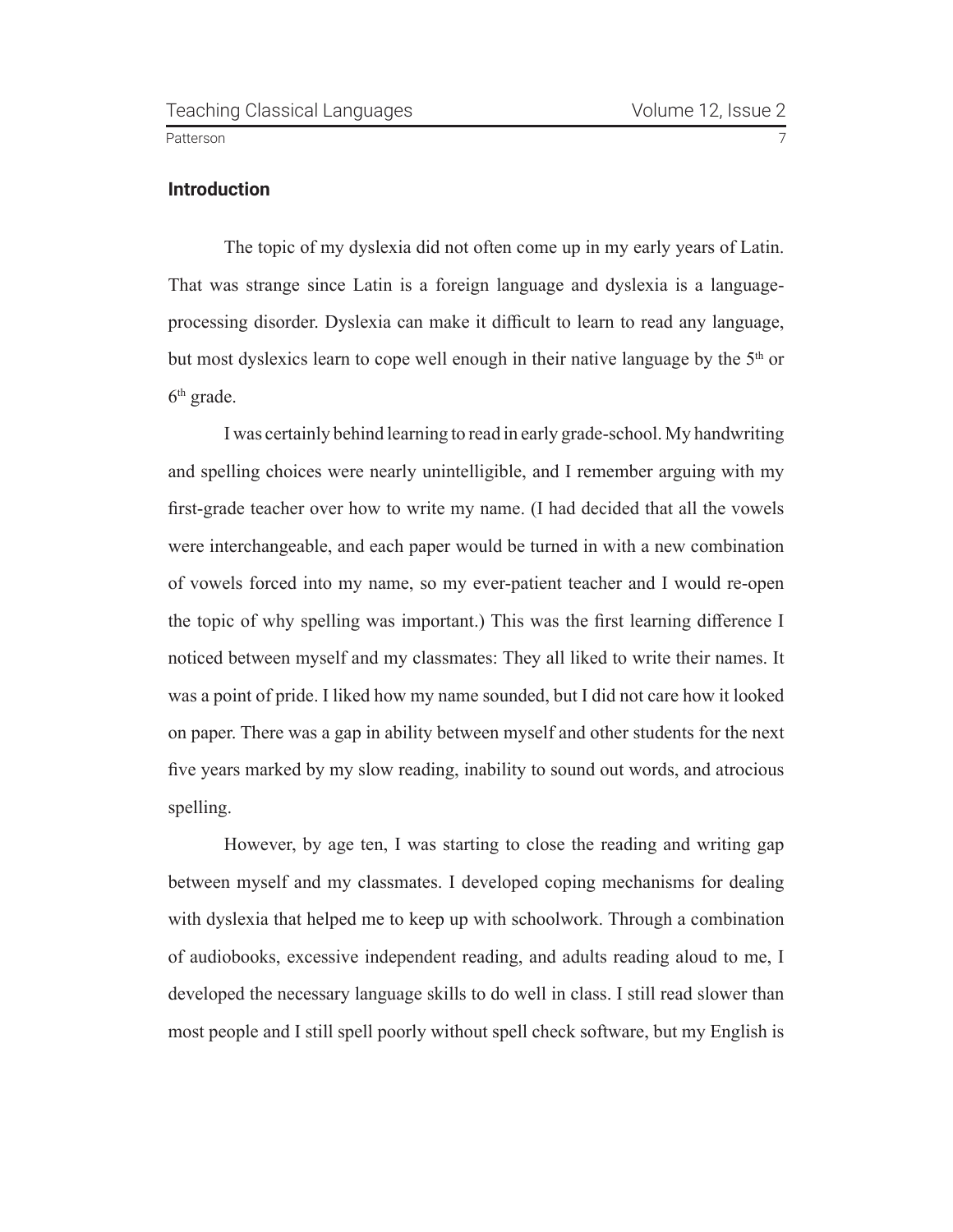not deficient. When high school came around, I was tested for learning disabilities and my dyslexia was confirmed. This did not worry me as I felt I was keeping pace with other students my age. Then I signed up for Latin.

Because we are essentially learning to read all over again, it can be difficult for a dyslexic student to pick up a foreign language; the same sorts of problems many of us had in those early years of learning written English come right back, sometimes even in a new script.

Certain questions then tend to arise: What is the most accessible language for a dyslexic student? Which language can give them the grades they need for college applications or would look best on a resume? How do we get those students through their high school or college language requirements smoothly? As a dyslexic Latinist, I feel strongly that we need to broaden that conversation to include a much wider range of considerations. While I only have my own experience and the experiences that other dyslexic Latin students have shared with me to rely on, it seems clear that this discussion is not only limited: it is limiting. Ease and the shortest path to the finish line are not the only things we ought to consider. Having studied Latin in high school, as well as at the undergraduate and graduate level, I know foreign language can be not only useful but actively enjoyable for a dyslexic student.

#### **Discussing Latin as an Option for Dyslexic Students**

When Latin is mentioned as an option for dyslexic learners, I tend to hear two common refrains.

The first is to just avoid studying Latin. It has a reputation for being difficult,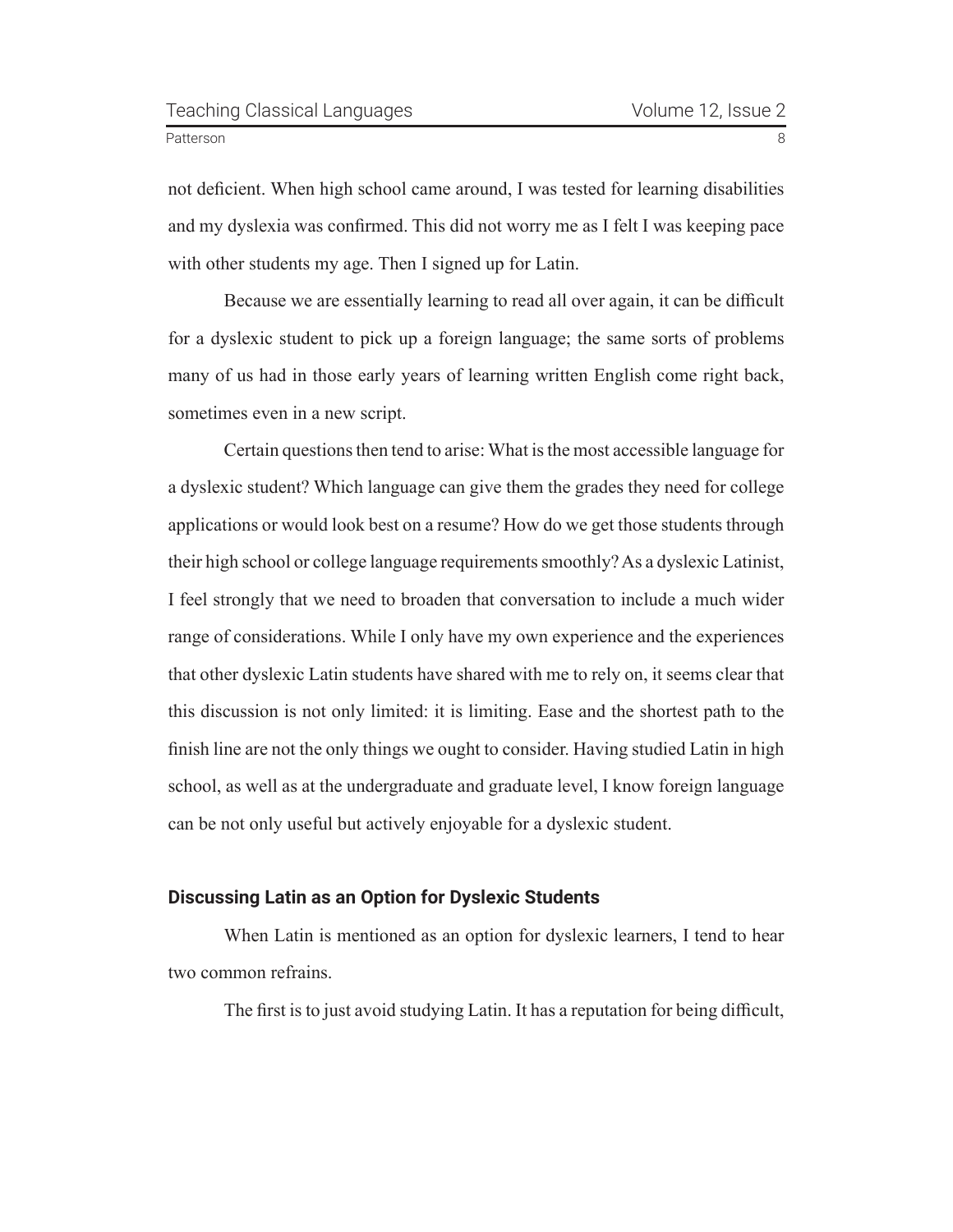<span id="page-8-0"></span>and it is often taught with a grammar-translation or reading-based method, which makes it extra work for a student with dyslexia. This is bad advice. Not all Latin classes are taught using the same methods, so some dyslexic students may find a class that works just as well for them as any other foreign language. Furthermore, not all dyslexics share the same symptoms. For example, some have an auditory component to their dyslexia, creating problems with pitch and accent. For me, this is not so great a problem. Personally, the visual 'letter-flipping' component of dyslexia is strongest, and it affects my ability to process English just as much as it does Latin. The core of dyslexia is a phonological processing issue (Downey, Snyder, Hill [1](#page-23-0)02). However, this problem manifests in a large range of symptoms<sup>1</sup> and, generally, different dyslexics have different groups of symptoms. There is no catch-all advice we can be given regarding which languages to study. I ought also to point out that an easy language is not always our end goal. Instead of asking what the easiest language for a dyslexic to learn is, we are better off asking what the easiest method for them to learn a language is.

The second thing I tend to hear regarding Latin and dyslexia is much more optimistic: Latin is a great option for dyslexic students since it will help them improve their English writing and spelling skills. To a degree, this is true. We know learning a foreign language increases capability in one's native language, and Latin is a great option for bettering one's native English (Ashmore and Madden 63). However, I steer away from encouraging dyslexic students to take Latin specifically to better their English because – while it does help one's English – Latin is not a magic bullet: no matter how much time I spent studying Latin, I was not getting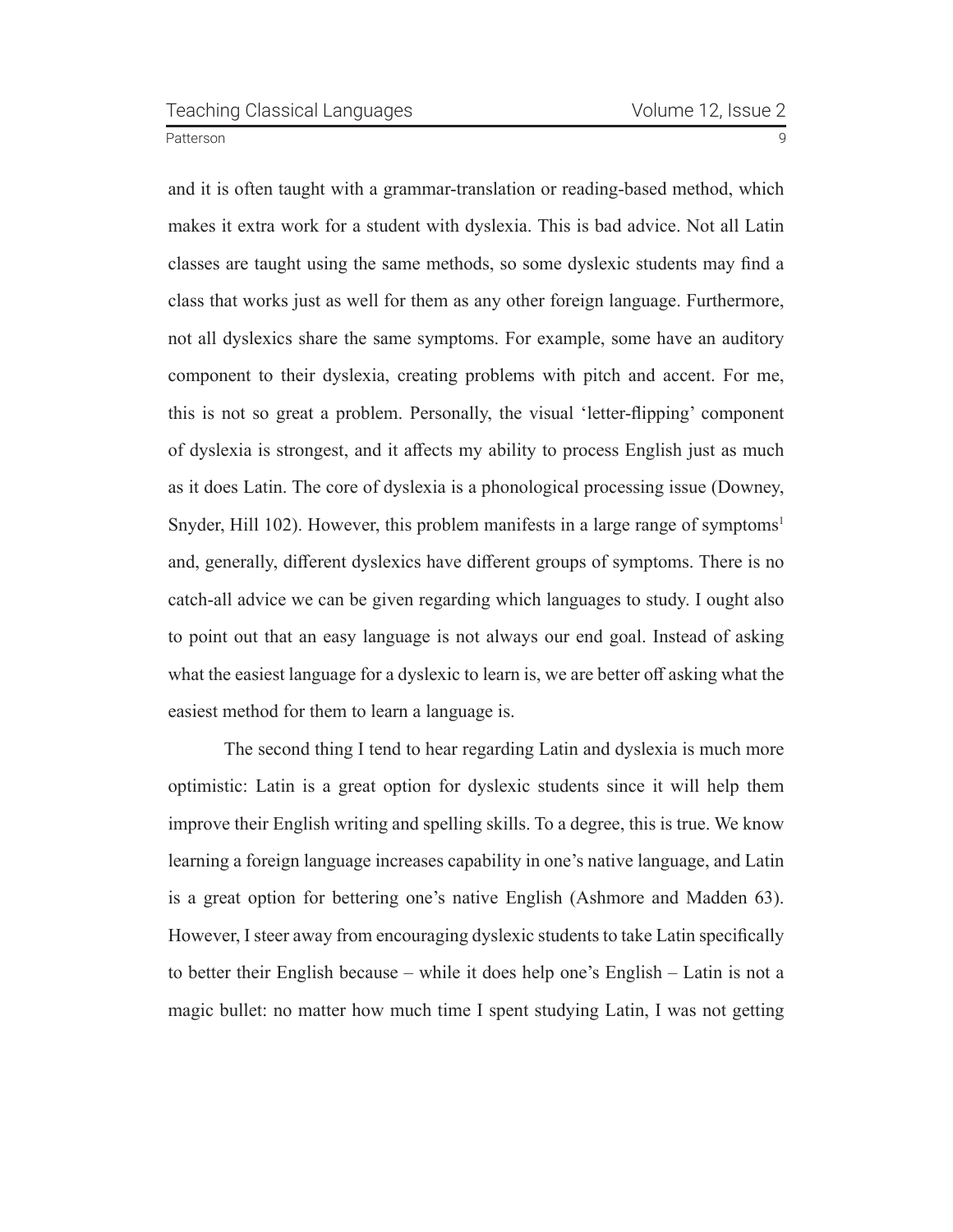Patterson 2008 and 2009 and 2009 and 2009 and 2009 and 2009 and 2009 and 2009 and 2009 and 2009 and 2009 and 20

the grades I wanted in high school English classes, but that did not mean Latin was pointless. I enjoyed Latin for the sake of history, mythology, literature, and the language itself. Compelling content is as good a reason as any to take a course, and dyslexic students can enjoy that as well as anyone. I do not think of my elementary Latin years as some kind of remedial spelling class while everyone else was there to prep for the SAT. The benefits of Latin cannot be boiled down to how they might aid us in another language.

Despite frustration with memorizing endings and difficulty learning the patterns of a new language, my early experience with Latin was generally good. This had a lot to do with the learning environment that my first Latin teacher created. He managed to create a space beneficial for dyslexic students beyond just meeting the required accommodations. The school administration oversaw accommodations from an IEP (Individual Education Program) or 504 Plan (the accessibility requirements specific to the student), but our Latin teacher saw to it that his class was accepting, joyful, and uninterested in the elitism often associated with Latin. This environment helped raise my self-esteem and lower my anxiety about my dyslexia – both of which can help lower affective filters and increase language acquisition (Krashen 31). This likewise increased my interest in the subject, making it easier to stay engaged and more rewarding to put in the effort Latin required.

 I have had many Latin teachers and tutors over the years, and am also a Latin teacher myself, now with a few of my own dyslexic students, and have learned from being on both sides. My hope for this article is that my perspective will inform other language teachers as they shape their classroom practices.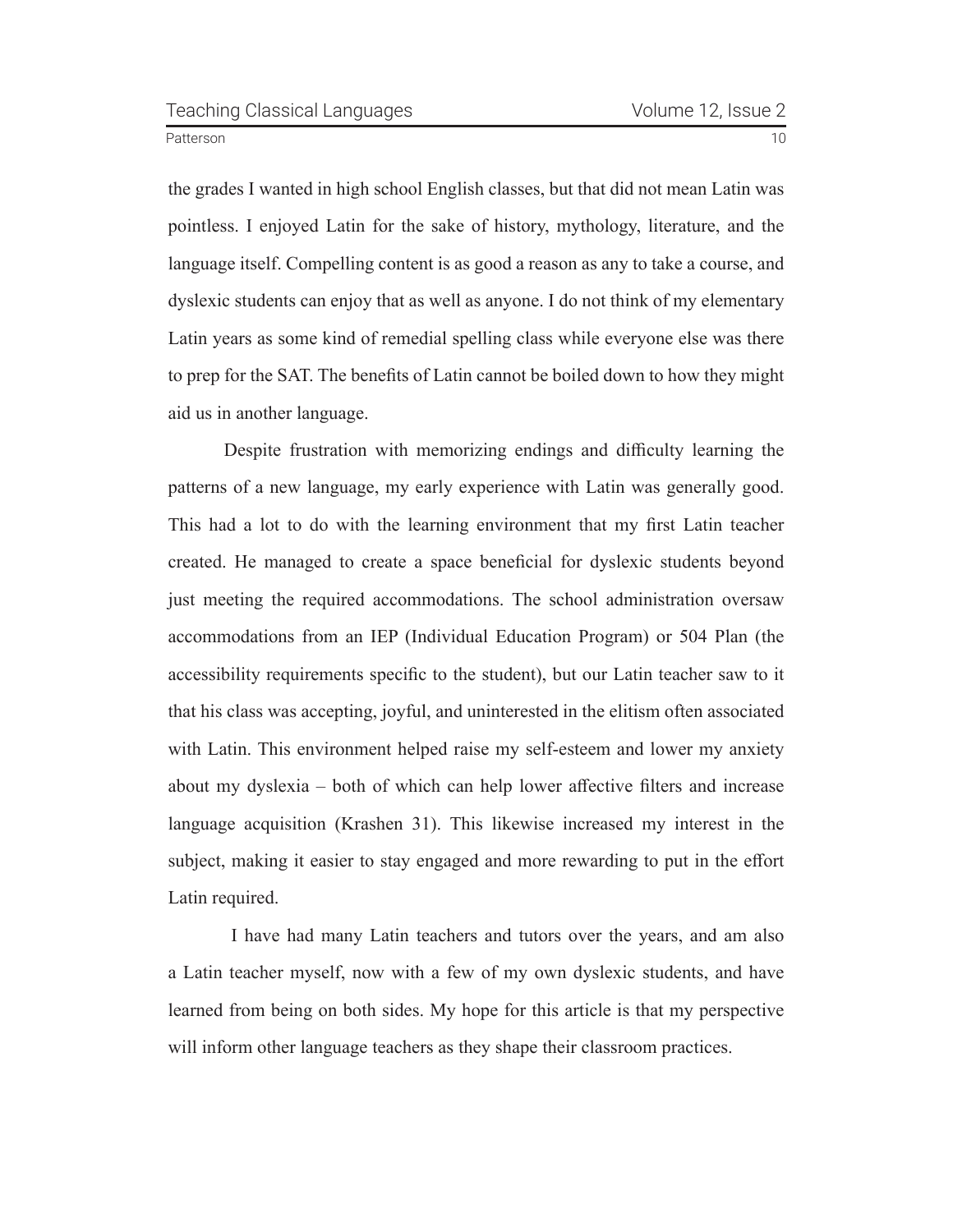#### <span id="page-10-0"></span>**The Numbers**

There are more dyslexic students in our classes than we think. Dyslexia is one of the most common learning disabilities, but since so many dyslexic people go untested and undiagnosed, it is difficult to accurately gauge how much of the population has dyslexia (Shaywitz 29).Some estimates put it between 5% and 10%, others as high as 17–20% (Wadlington 16). Any way you slice it, with numbers like that, all of us have dyslexic students in class. However, we are not always aware of them. Some students will choose not to use their accommodations (a common occurrence at universities). Even when they do, students are not required to tell instructors what learning disabilities they have – though I encourage dyslexic students to tell their language instructors, since it can help their instructors tailor their approach to more learners. In addition to this is the problem of undiagnosed and subclinical dyslexia.

Subclinical dyslexia refers to the diagnosed or undiagnosed dyslexics who receive no accommodations. Suppose someone is tested for learning disabilities and it is clear that they have some degree of light to moderate dyslexia, but they are compensating for their language-processing issues in other ways. In that case, they will typically not receive accommodations (Miles 340–342).<sup>2</sup> However, while not as severe as other types of dyslexia, subclinical dyslexia still presents major obstacles to language learning. Just because a student is compensating for a symptom with certain adaptations does not mean a language-processing disorder does not hinder them. Often it is not until students take a foreign language that they realize they are dyslexic. Between the shame of admitting to someone that they read very slowly,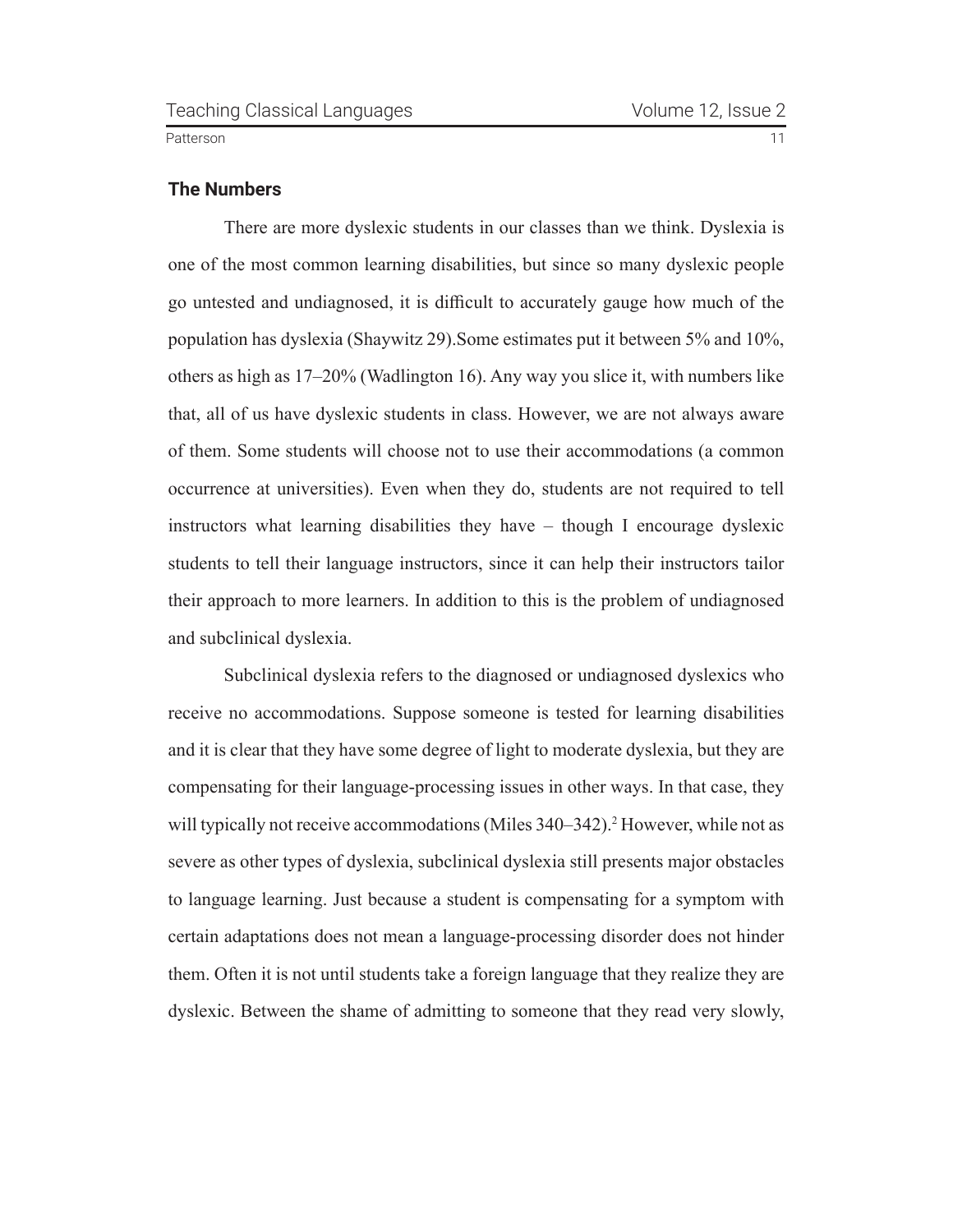the general avoidance of the topic, and the sheer number of undiagnosed people, it is no wonder that the estimate of dyslexia in the population vary so widely.

As awareness about dyslexia has grown, so too has research interest. Research within the field of foreign language acquisition and learning differences is led by the work of Loenore Ganchow and Richard Sparks, which has provided the basis for many current research projects pertaining to language learning and dyslexia. Ganchow and Sparks did not work specifically on Latin, though. Due to the unique way Latin is often taught — with an emphasis on increasingly complex translation, instead of comprehension followed by production — the effect of dyslexia on Latin learners manifests a bit differently than it does in learners of other languages. The gap in research pertaining to Latin and dyslexia is beginning to diminish thanks to the work of those like Barbara Hill, Ronnie Ancona, Althea Ashe, and others. Still, research in this area is much sparser than research about dyslexia and other languages.

#### **Observing and Listening to your Students**

Dyslexic students take in information differently than their peers, but, because we are used to being in a classroom designed for students without learning differences, we usually develop a variety of coping mechanisms, which often fall outside the range of prescribed accommodations. That is okay. If a dyslexic student is only entitled to the accommodation of time-and-a-half on exams, for instance, but they also find it useful to whisper a sentence a few times whenever they find new vocabulary in context, the student is just self-accommodating a more specific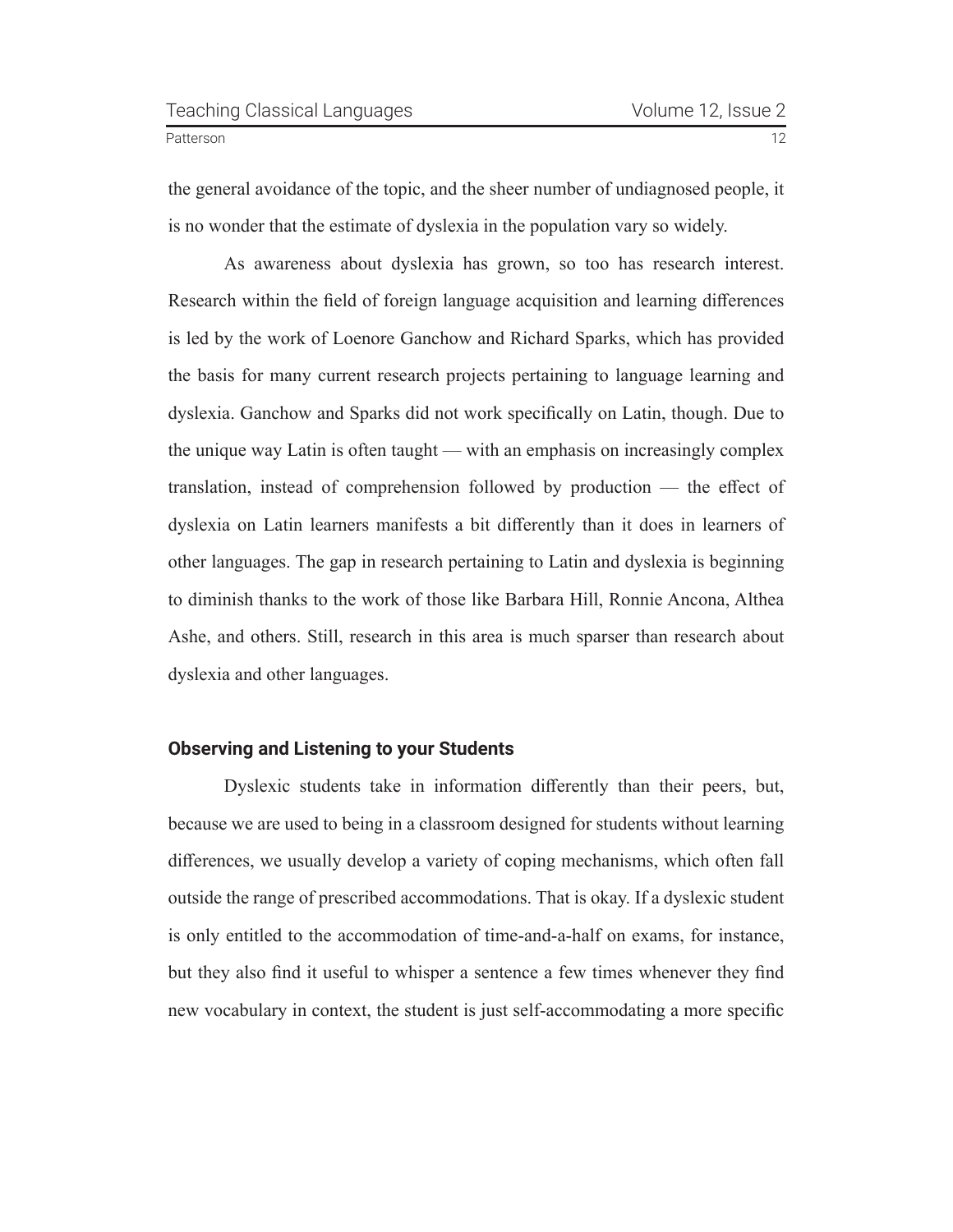<span id="page-12-0"></span>

issue than their IEP requires. Ronnie Ancona has outlined her experience working one-on-one with a dyslexic college-level Latin student successfully.<sup>[3](#page-23-0)</sup> The strength of her approach was her willingness to listen and adapt to this student's strengths, weaknesses, and, in particular, their coping mechanisms.

However, not everyone will be able to provide one-on-one teaching for dyslexic students. This is why I advocate for a classroom environment that does not micromanage student behavior, one which allows students to use the tools they need that others might not; for me, these classroom environments meant that I could use some coping mechanisms which I was not entitled to through disabled student services, but which cost the instructor nothing, did not break the rules of the class or exist in tension with academic integrity standards, and which made it easier for me to learn.

Asking for a seat in the front of the room to read the board better or let professors know that it would take me longer to read aloud were important coping mechanisms for me. One of my symptoms is the transposition of words across a vertical axis as well as a horizontal one. In practice, this means I will occasionally read a word as part of a sentence in which it does not belong. To combat this, I usually have a bookmark with me to cover up the lines below the one I am reading (blocking any 'flipping' from happening) or I will fold the bottom of the paper up to cover yet-unread text. This looks strange to some teachers and bothered some professors, but other than looking a little odd and adding crease lines to exam papers, this coping mechanism does no harm. These are not the sort of things delineated on an IEP, so having a professor or instructor who would make it clear that doing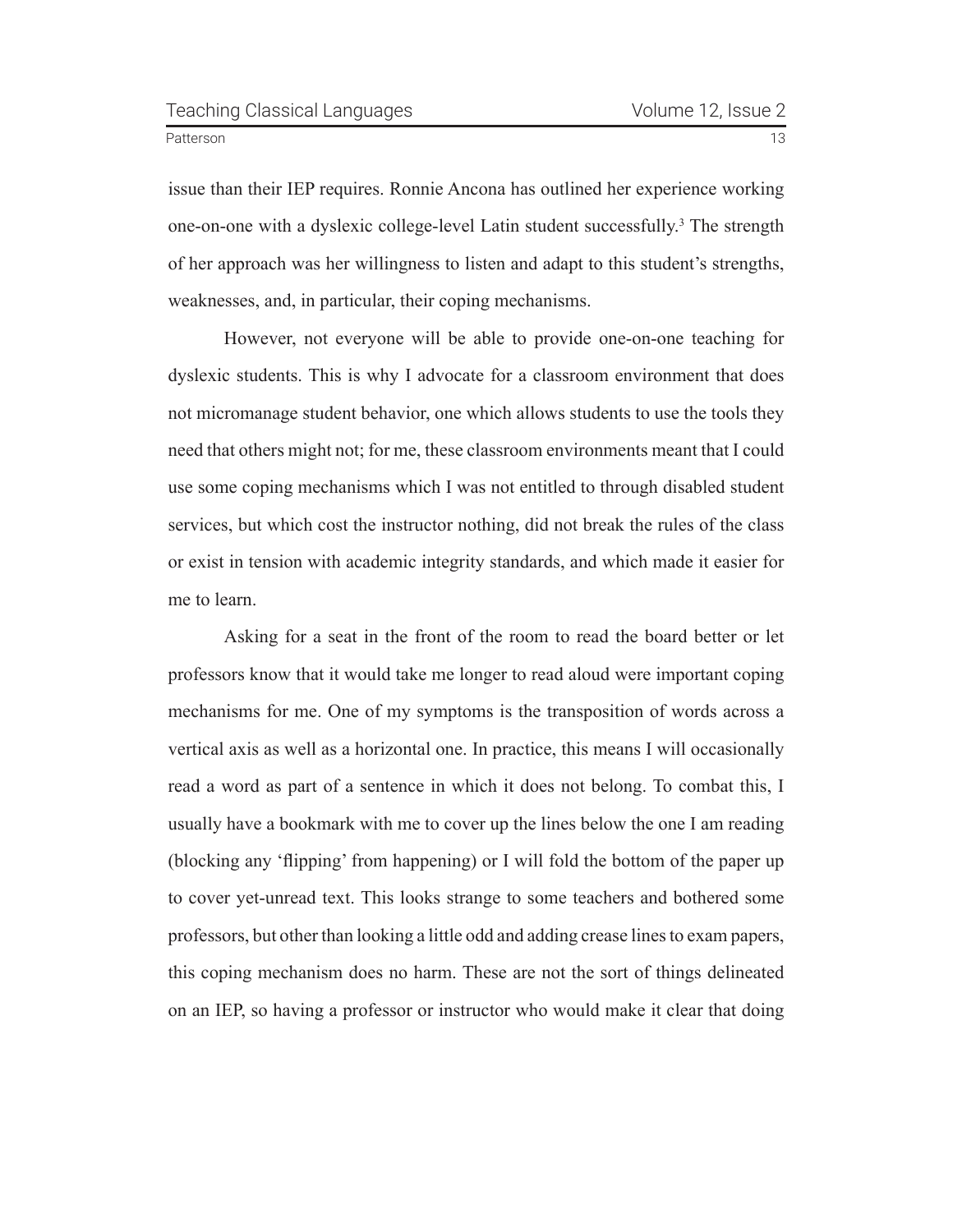<span id="page-13-0"></span>

things in a slightly unorthodox manner was acceptable was always a great relief to me.[4](#page-23-0) By teaching in such an environment, we allow students to address some of their own learning differences.

From the perspective of a language teacher, I understand the need for greater control in middle school and early high school Latin classes. Students are still learning cases, conjugations, and grammar and will not always know efficient ways to go about it. Teachers' experiences are valuable in laying out best practices for studying and use of classroom time. However, since dyslexics are not always learning in a course designed for us, we need to lean on our own life experience for best personal practices as well.

Open dialogue between the student and instructor is the only bridge for this gap in understanding. I urge dyslexic students who know this experience well to be an advocate for themselves, and I urge teachers to listen. Both teachers and students have different language learning experiences to bring to the table, and it benefits both groups to hear the other out. Having a conversation about languageprocessing issues at the start of term, even if the student has an accommodations plan, is a common piece of advice given by specialists give to dyslexics — and, in my experience, it is one of the best. This works in both directions: Teachers may also be able to suggest strategies and coping mechanisms the student has not thought of yet.

#### **Technology as a Tool**

In terms of coping mechanisms, one of the best tools I have used in class was is a laptop. Many language teachers at both high school and undergraduate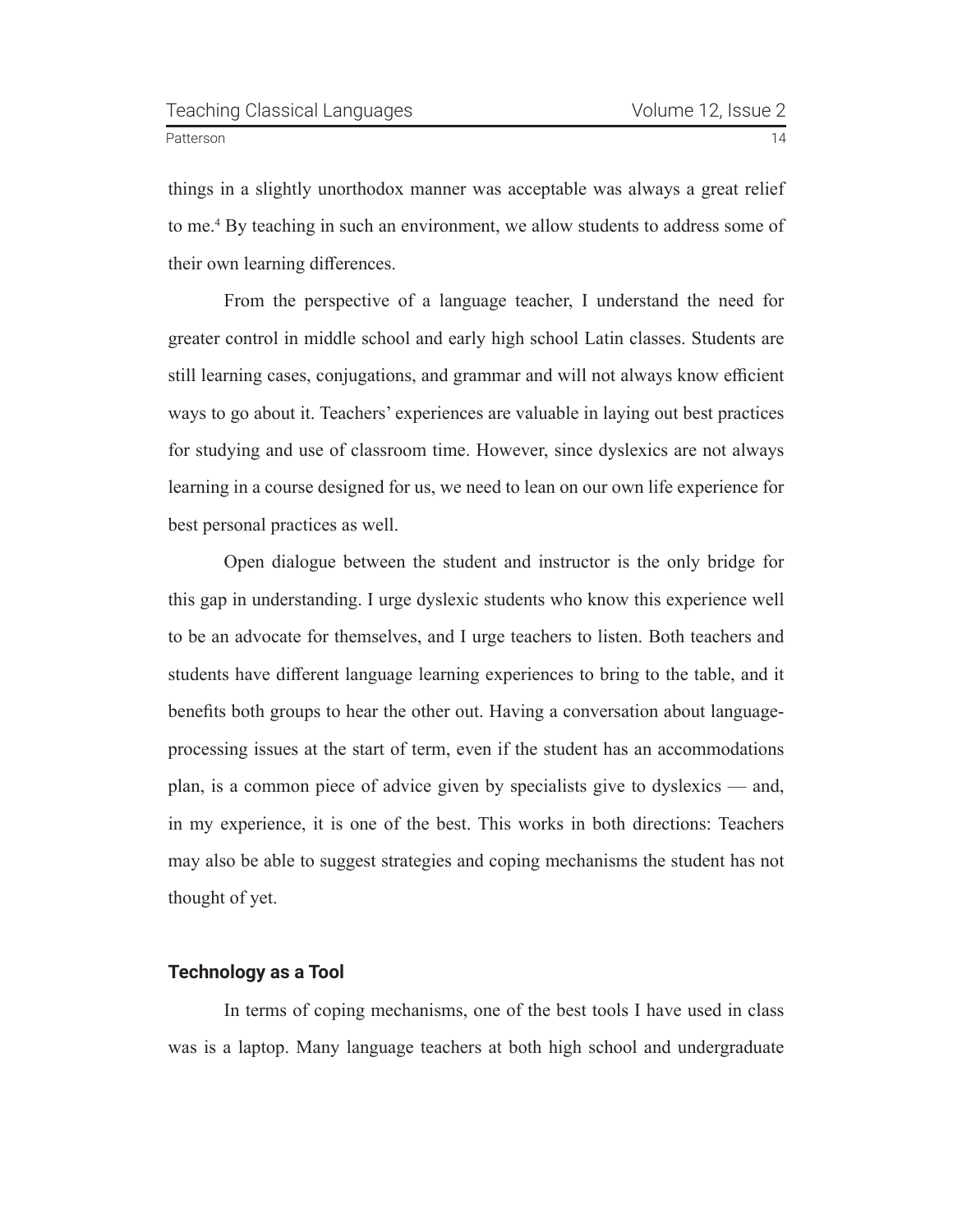level ban laptops from classes or express clear displeasure at the sight of them. I understand why. Having a personal screen in the room increases our ability to

distract ourselves and each other. However, a laptop also offers tools that can make reading ancient languages much easier for a dyslexic student.

Spell-check, for instance, is a godsend. When I am translating a passage to be graded, I do not have to worry about my English because spell check will ensure it is legible. Before I was permitted to use a computer, I often needed to know four of five meanings of any given Latin word to choose the word in English that could most easily be spelled. Now I can use whichever word best suits the context of the passage.

I also use a laptop in class for font manipulation. One of the symptoms of dyslexia is seeing letters as closer together than they are and thus having trouble distinguishing them(Pierson). Since Latin is an inflected language and it is necessary to know which letters make up which endings, we cannot rely on full-word recognition in Latin. Distinguishing between letters, then, is a must. Predictably, certain fonts create more problems for me than others. An easy way to remedy this is to increase the font size and change the font style. The bigger the font, the easier it is to distinguish the letters. This is beneficial for non-dyslexic students, too, as larger fonts appear less intimidating and limit eye strain. I also appreciate it when an instructor provides a digital copy of whatever resources they distribute. Physical photocopies of an *Oxford Classical Texts* edition are practically inscrutable compared to a PDF that I can zoom in. Better yet is a Microsoft Word document that can be reformatted to increase font size and spacing.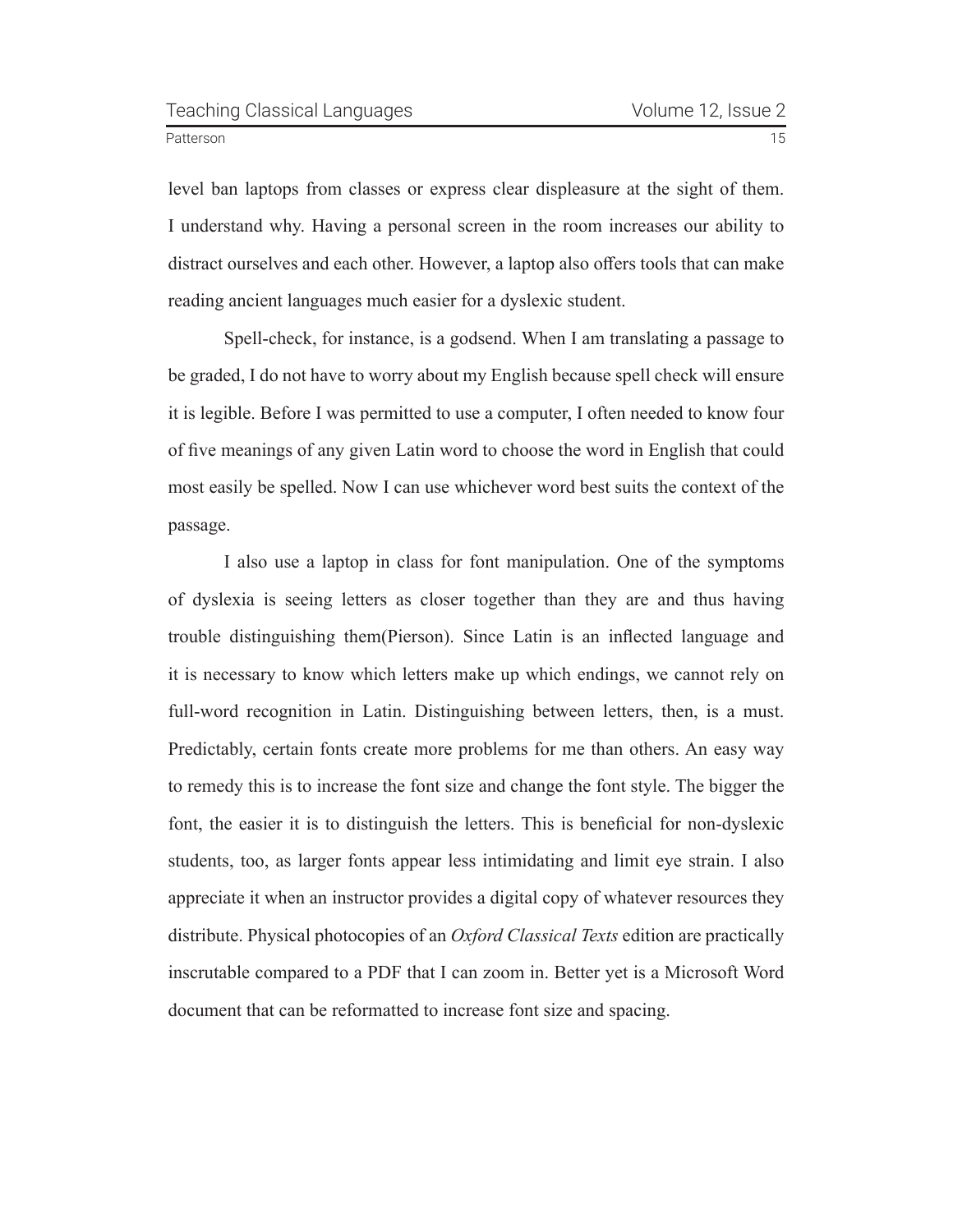<span id="page-15-0"></span>

Then there is the keyboard itself. Like many dyslexics, I write slowly, so the keyboard facilitates any written exercise. Bringing a computer to class was frowned upon at my high school, but in college, I noticed I was easily able to keep up with everyone on a laptop. Most older students type faster than they write, so everyone might appreciate the increased ease. For students with a language-processing disorder, a keyboard can be the difference between missing and catching important information, including logistical announcements and homework assignments.

I also depend on electronic dictionaries. For dyslexics, paper dictionaries can be frustrating since we have a hard time keeping a visual representation of letters in our heads. When a word is written in the text, we need to repeatedly look back and forth between the text and the dictionary entries to find it, which can be disorienting and often lead to losing our place in either book several times. Looking up new vocabulary, even in alphabetical order, can be much more challenging for a dyslexic student. When I can just type the word into a searchable document or online dictionary, I can have the computer highlight it for me and then always find it on either page while I look back and forth. This makes reading much more enjoyable. Nobody's favorite part of a translation exercise is thumbing through *Lewis and Short*. The faster I can get back to the primary text, the faster I can learn the vocabulary in context and keep absorbing the language.

Useful as digital dictionaries may be, I do not recommend constant usage of click-to-retrieve websites like Perseus<sup>[5](#page-23-0)</sup> or NoDictionaries<sup>[6](#page-23-0)</sup> which allow you to see the English word right next to the Latin word while still within the original text. While they have their uses, these programs have made it easier for me to click on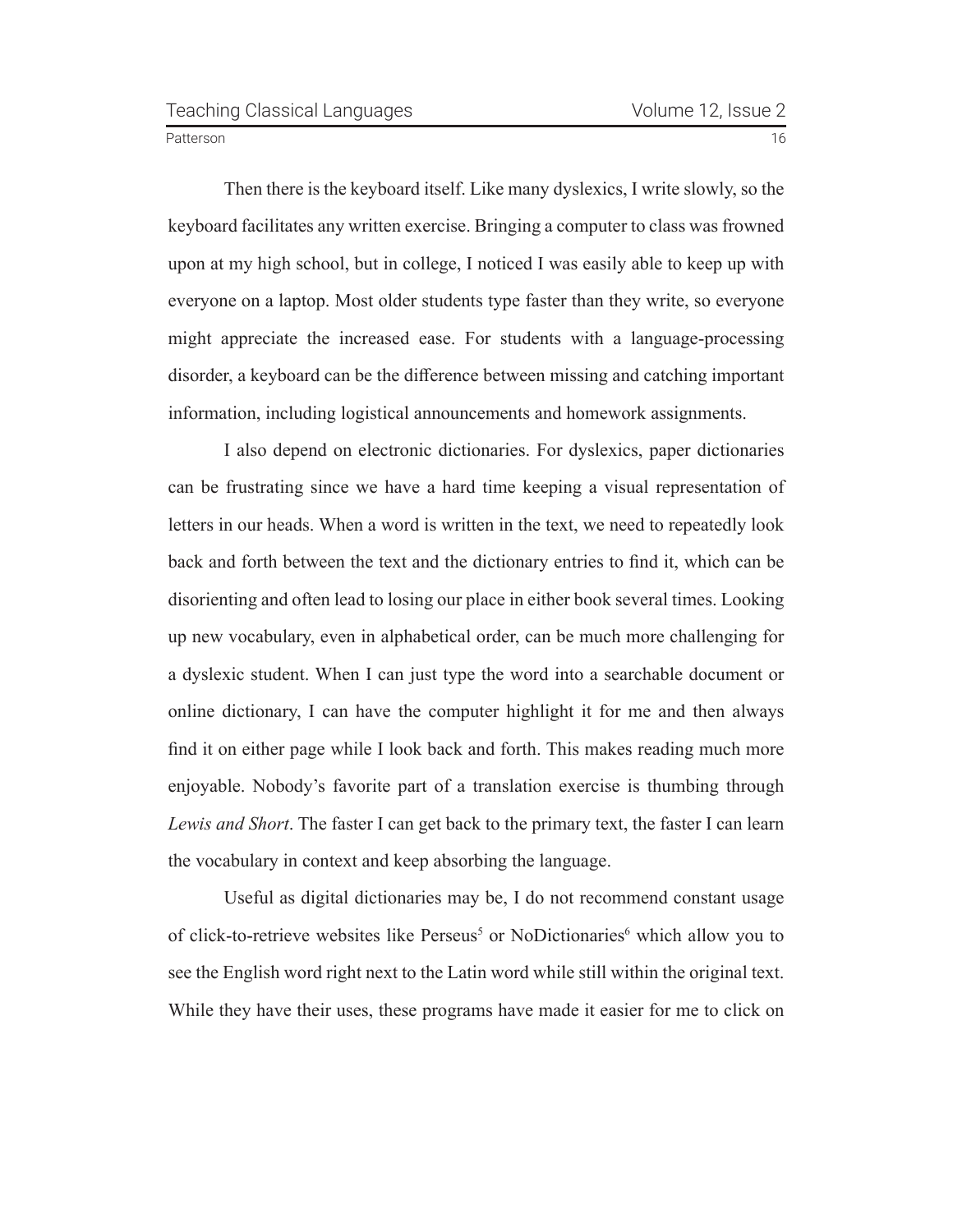<span id="page-16-0"></span>

a new word and reveal the English definition before I have even finished reading the Latin word, which is not productive for vocabulary acquisition. However it has been a beneficial practice to have a separate browser window that I can open with a few Latin dictionaries that require me to type out the new vocabulary, such as the ones on the website Latinitium.[7](#page-23-0)

I don't have a catch-all suggestion for technology use in class. I think all language instructors need to decide for themselves what level of technology they want to incorporate into their class, based on their classroom dynamic. There is no denying that technology can be abused and lead to distraction in the classroom. I would urge, however, that the needs of students with dyslexia and other learning differences weigh heavily in that decision.

#### **Teaching Methods to Reach Dyslexic Students**

In the Latin classroom, we tend to recognize three main methods of instruction: grammar-translation (exemplified by textbooks such as *Wheelock's Latin*) the reading method (exemplified by series such as *Cambridge Latin* or *Ecce Romani*), and active Latin, in which all four aspects of language – listening comprehension, reading comprehension, oral production, and written production – are emphasized.

Barbara Hill wrote an excellent explanation of why and how language classes that focus on all four skills are some of the most effective for any student's acquisition, but especially for students with a learning disability. I highly recommend this piece to anyone teaching a foreign language.[8](#page-23-0) Her chapter is based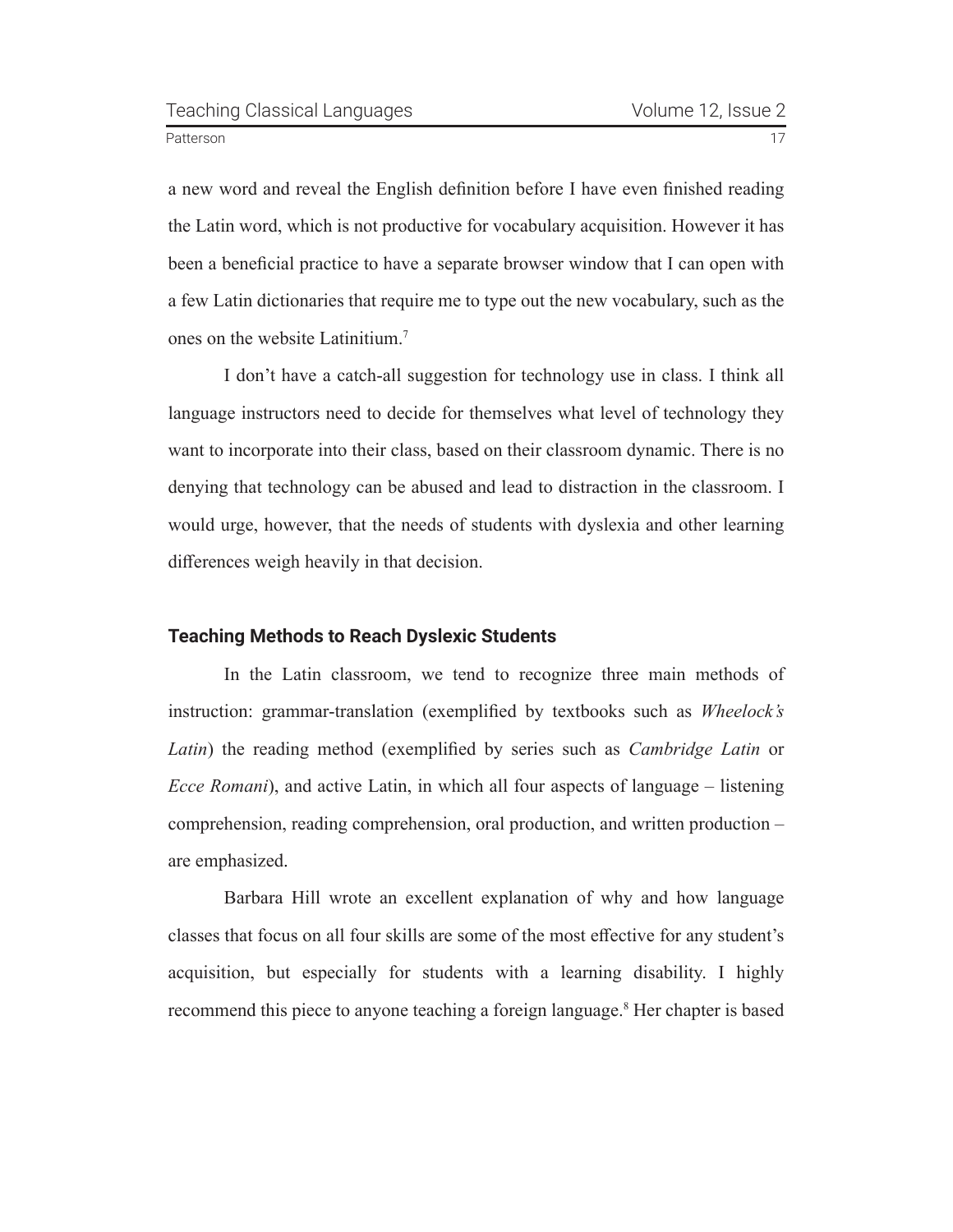on the premise that we all acquire language through the four types of input and production. These are our tools for language acquisition. When some of us have one or two tools that do not function well – such as those that come with a learning disability – the use of the other tools ensures that we do not fall too far behind our peers.

I have tried various Latin classes with various methods, from traditional Grammar-Translation to courses conducted entirely in Latin. For just the reasons Hill discusses, the active Latin classes which focus on all four skills have by far been the most effective for me. Even when my reading comprehension and ability to memorize forms was lagging, I still managed to acquire language via the other tools.

All of my classes in high school and universities have followed a grammartranslation format. GT relies heavily on translation formulas and morphology memorizing, which is difficult for me. In addition to that, GT classes seemed to focus on English just as much as they do Latin. I found I would make mistakes in both languages. Parsing out how the "should/would" phrasing works in a contraryto-fact conditional in English, while trying to learn which Latin moods are used in that conditional just doubled my confusion.

However, in undergrad, I discussed different language acquisition methods with another Latin student, and we decided to try a comprehensible reading approach with no translating after our required Latin classes. My Latin got better fast. While before, I had needed to frequently review verb charts to get through a translation assignment, after starting this reading practice, all those verb forms came naturally.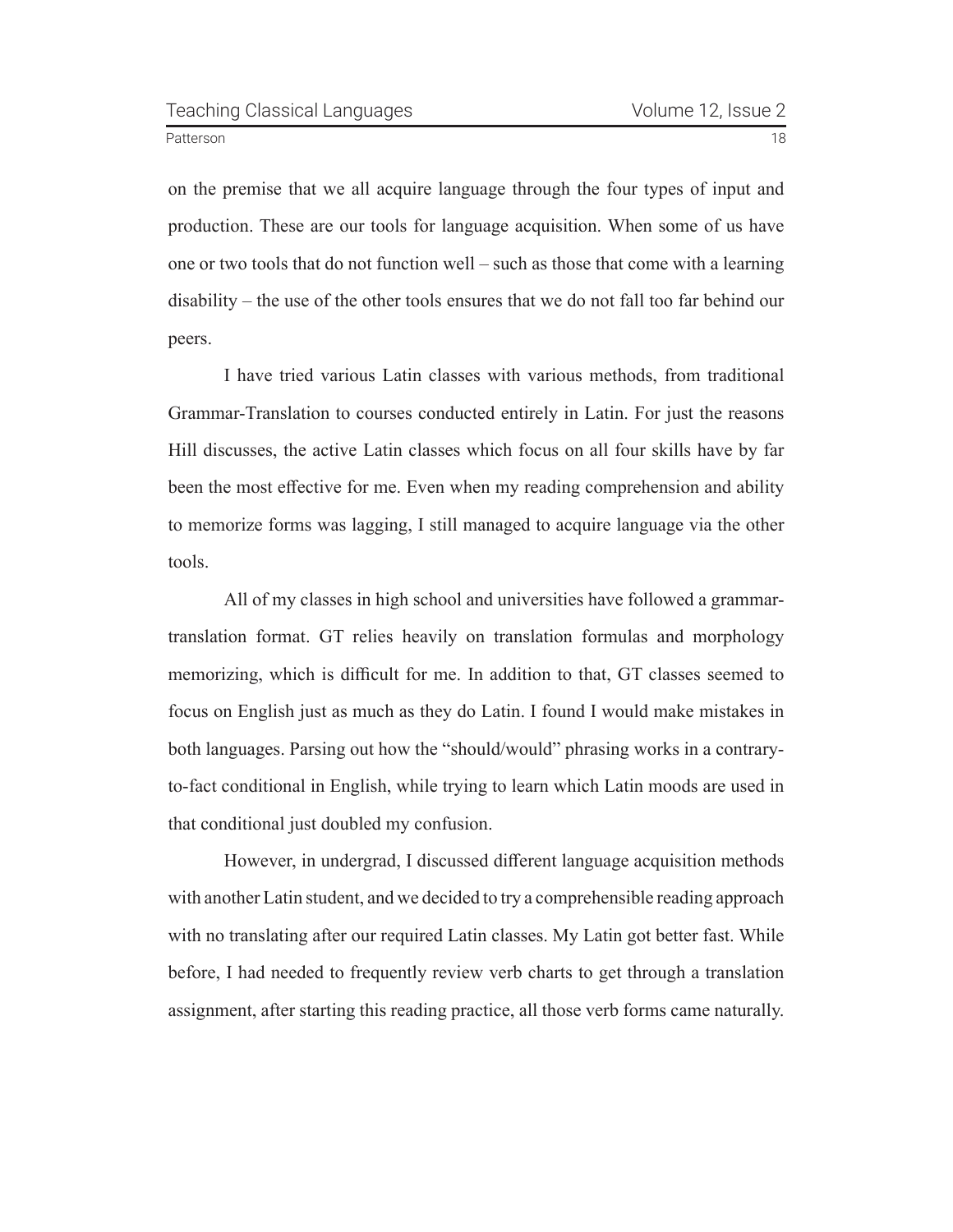Translating in class became more natural as well. I had developed a much better mental representation of Latin and was having an easier time translating meaning – not just the individual word's definitions – into English.

After adding the comprehensible input into my studying, I started to seek out venues for active Latin. I have since taken online courses, sought private tutors who specialize in active Latin, and attended summer and weekend programs to bolster my Latin speaking and writing. Working on my active language skills has had immense benefits for my reading comprehension, and again, developing these skills aided my translation abilities in a GT classroom setting.

Since starting to speak Latin I also found that I can spell Latin words more accurately and read aloud more fluidly. Inscriptions and manuscript pages which only use capital letters or cramped letters are now more manageable as well. I even have a better understanding of meter and scansion, which used to seem impossible to me when I was taking in Latin only as a written language. Laying a rhythm over a series of written letters is a dyslexic nightmare but hearing a rhythm in spoken words is not so difficult.

In my experience, active Latin mixes the benefits of both ancient and modern language classrooms. There was hardly any emphasis on reading in my elementary German and Italian classes, and the speaking was too much. I could not hear where one word began and the other ended, a common complaint among dyslexics (Hill 50). In GT Latin classes, we were certainly reading more, but without the aid of sound, my forms and vocabulary acquisition were lagging. In active Latin circles, there seems to be much more emphasis on reading than in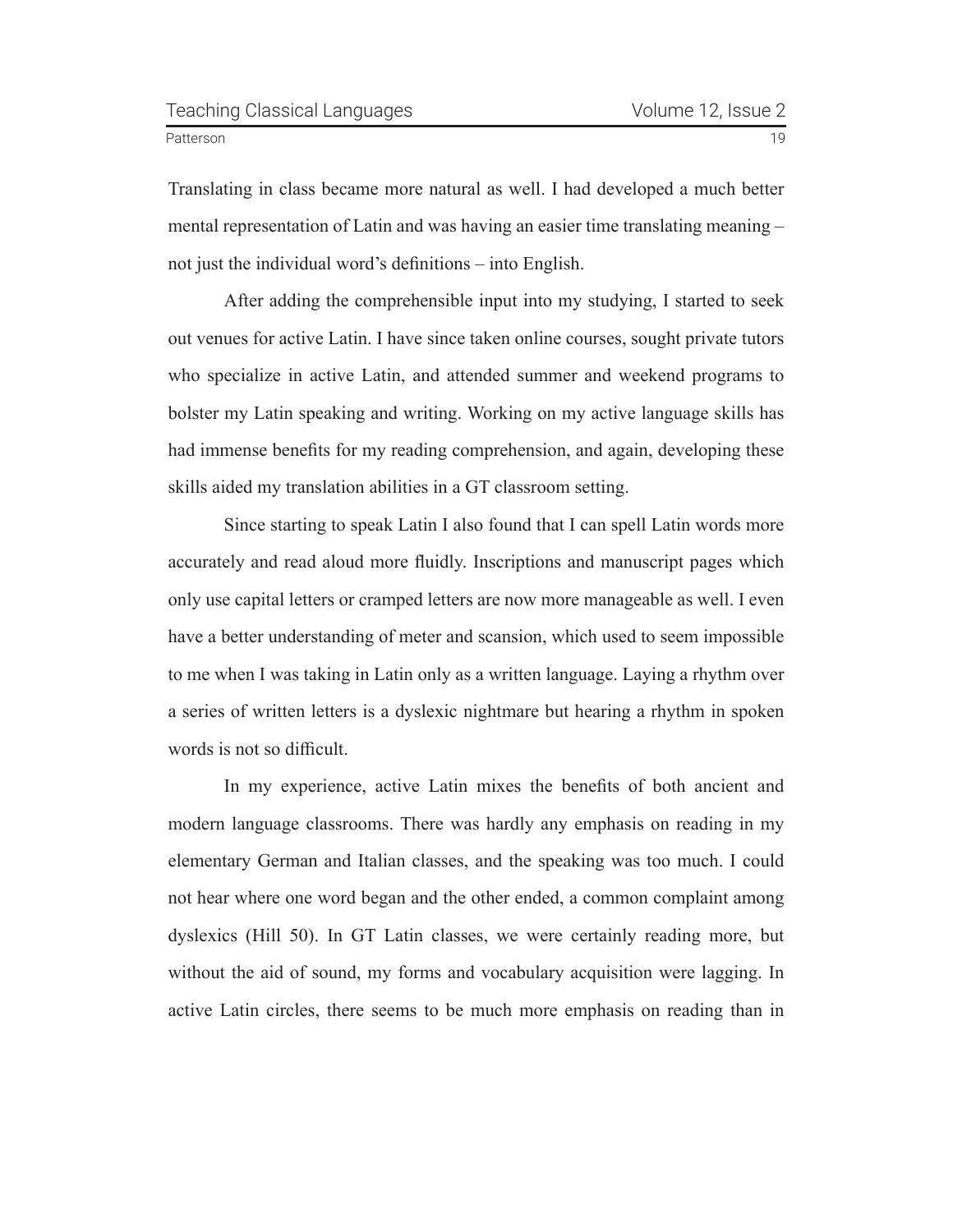<span id="page-19-0"></span>elementary modern language classes, therefore I do not experience the words as bleeding together as much when spoken. I can almost see the discrete words in my mind when I hear them. In turn, the aid of auditory learning and oral production helps me to retain the written language much better.The increased auditory input and comprehensible reading are the same tools that got me up to speed in English classes during elementary school. Now they work for me in a second language.

 I now attend a digital spoken Latin hour once a week to keep up my comprehension. I also listen to the ever-growing auditory content in Latin<sup>[9](#page-23-0)</sup> and frequently write in Latin. I doubt I will ever maintain my current level of reading comprehension without the aid of active Latin.

While this is a bit of extra work outside of coursework requirements, I prefer this method of language maintenance. The reality of being dyslexic is that I will never learn foreign languages as quickly as others. I have heard from other dyslexics and have even said myself that we can only remedy this by working harder and spending more time on assigned work than our peers. However, by taking time to routinely work on my active Latin, I find that I no longer have to spend extra time reading an assigned passage two or three more times than my classmates, and my sight reading has become a much more useful and reliable skill.

I should add a caveat to my approach. Since all my active Latin instruction has been extra-curricular, it got expensive. As an undergraduate, I would not have been able to afford it without scholarships and departmental aid. The stipend in graduate school has allowed me to continue active Latin without economic burden, but should you have a student whom you think may benefit from such outside help,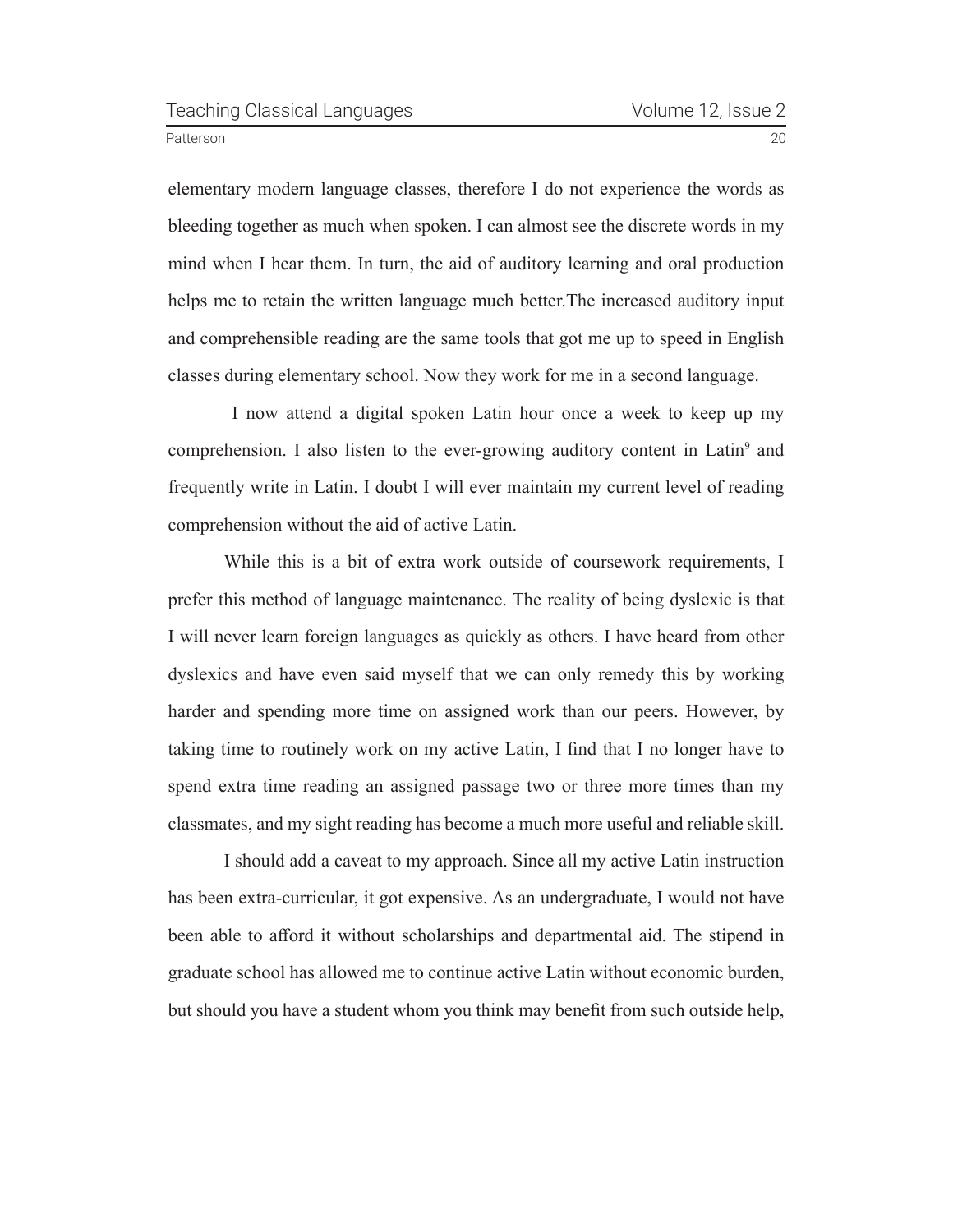<span id="page-20-0"></span>please also consider what sources of institutional funding might be available for them and recommend those as well.

#### **Trouble Shooting and Potential Quick Fixes for Specific Problems**

If you have dyslexic students in your class and are looking to recommend help for specific problems, here is a list of simple tricks I have used to overcome pesky reading blocks. They might work for you as well with varying levels of success.

- 1) If a student cannot memorize a written verb or declension chart, suggest learning the chart in a song and allow the student to sing it if they are required to write out endings.
- 2) If a student cannot read aloud or cannot recognize a verb ending/stem, take a bookmark and cover everything but the word's first syllable. Reveal the other syllables one at a time as they read aloud. This breaks the word into easier-to-digest pieces. Have them say the word again once they have it all uncovered. This also works in reverse to target the ending of a word.
- 3) If a student complains that the letters themselves are illegible, try printing classwork in double spaced font, at least size 12, and format material so that no words are hyphenated over a line break. Choose one or two fonts in which all class materials will appear so the student does not need to get used to new fonts. Font created especially for dyslexic readers may also be useful.<sup>[10](#page-23-0)</sup>
- 4) If a student does not pronounce the letters in order, encourage the student to memorize a short poem or speech in Latin, both by reading and by listening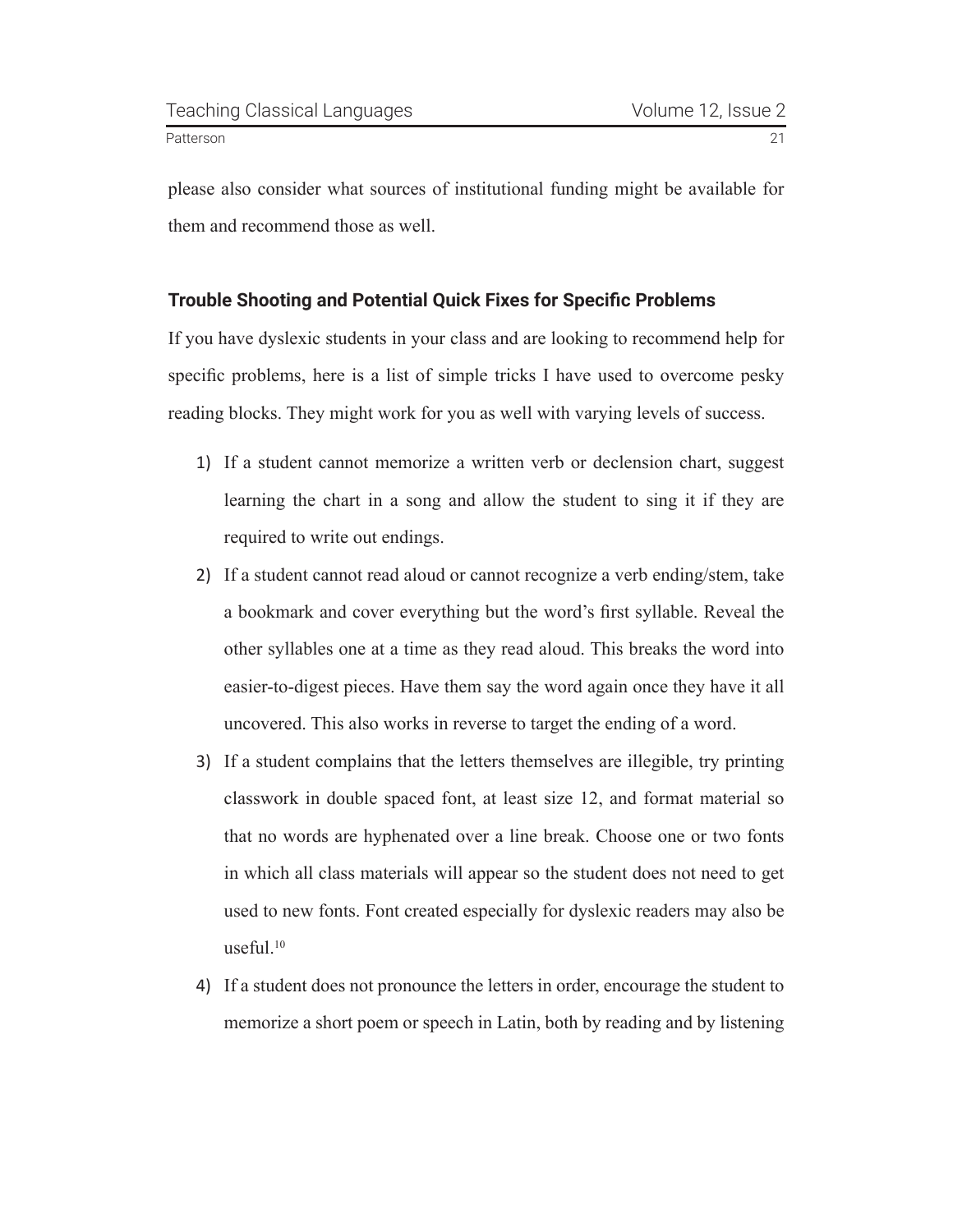to an audio track of another speaker. This will not solve pronunciation problems instantly but can help over time.

- 5) If a student has a hard time reading Latin from screens, try putting the section the student is asked to read in bold, in a darker color than the rest of the text, or highlight the passage in a soft color. This may help prevent vertical-axis 'flipping'.
- 6) If a student seems to understand Latin but is underperforming on written exams, know that dyslexics tend to write slower than others. If written exams are not working, talk to the student's counselor about amending their accommodations to include oral exams or extended time. Alternatively, you can try testing comprehension using non-written methods: i.e., a drawing exercise in which the student needs to draw an image based on a Latin description or activities that make use of physical responses.
- 7) If a student is frustrated or unable to see their progress when moving to more complex grammar or ancient authors, try giving them an easy Latin novella. They are numerous and multiplying fast. A little comprehensible input that they can read by themselves can do wonders for self-esteem.

#### **Conclusion**

Teaching Latin to dyslexic students does not have to be a painful experience — for either side. It does not need to emphasize an endpoint or a finish line. Learning Latin can be an enjoyable, long term or life-long pursuit for dyslexic students, as it has been for me. Teachers make such a difference in our early days with a new language, and accepting teachers who were willing to work with us and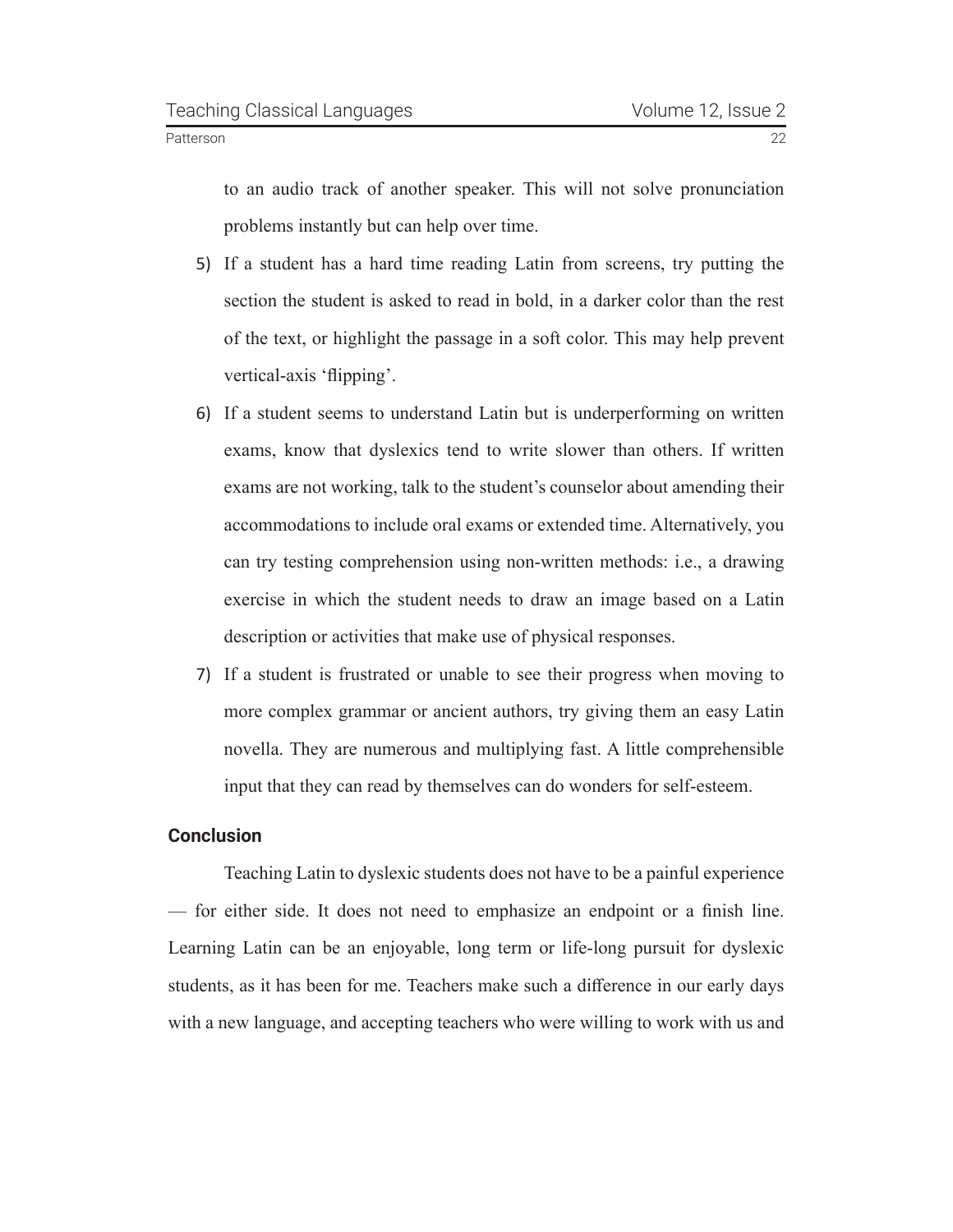encourage us to explore different techniques, coping mechanisms, and methods of instruction to learn what worked best for me are extremely beneficial for language acquisition. Because of these positive classroom environments, I felt more at home in Latin class than in most courses offered in my native language, even as someone with a language-processing disorder. Over time, I have noticed the stigma behind learning disabilities begin to fade away. I still catch it occasionally, but educational environments have become more accepting of learning disabilities as research has proliferated. People still react with surprise when they learn that I am dyslexic and enjoy foreign — especially ancient — languages, but over time I expect that it will become quite common.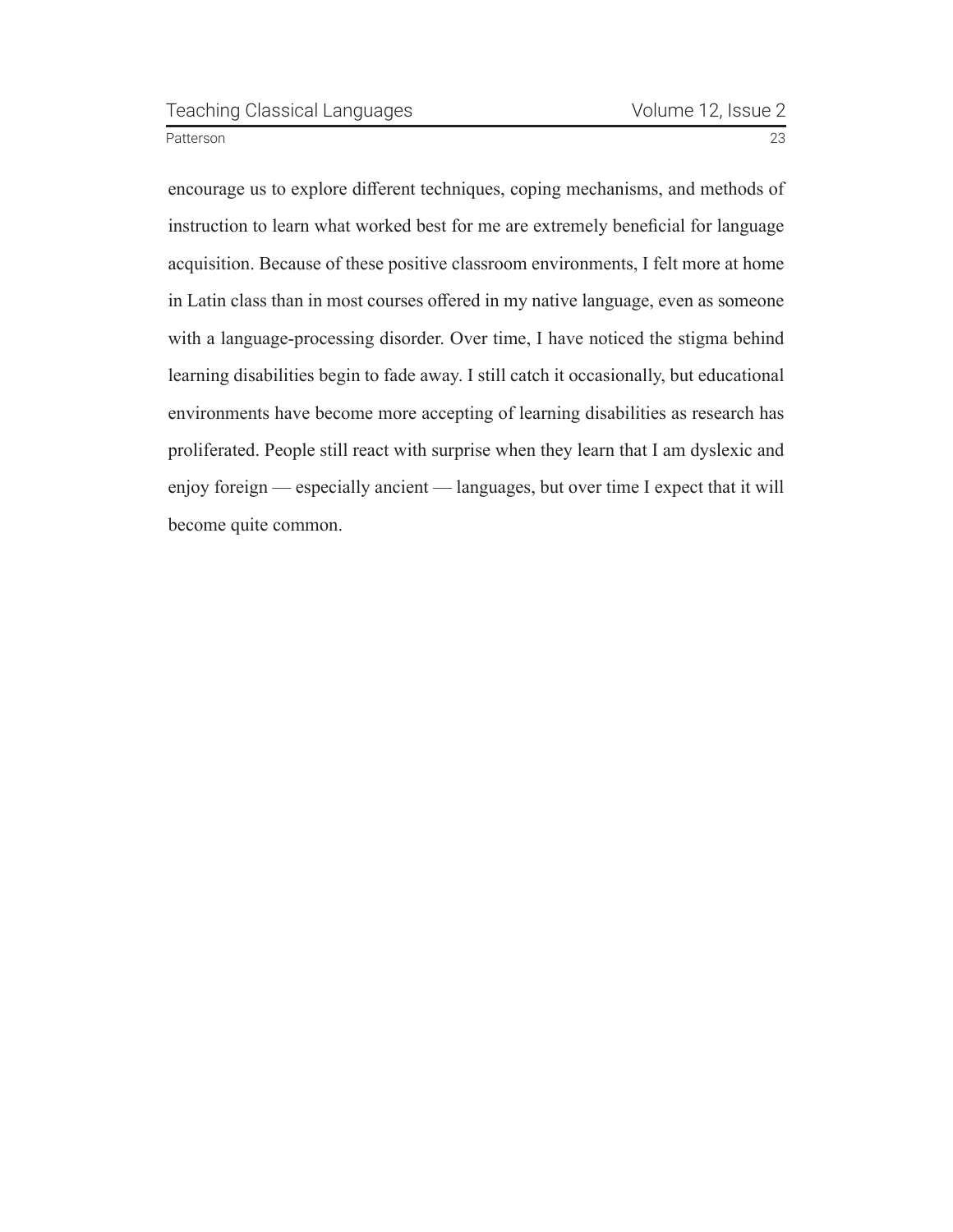#### <span id="page-23-0"></span>**Endnotes**

[1](#page-8-0) For a list of common symptoms, common questions regarding dyslexia, and other well-curated resources, J.M. Pierson's website – frequently updated and run by the University of Michigan's dyslexia center – is most helpful: [http://](http://dyslexiahelp.umich.edu/answers/faq) [dyslexiahelp.umich.edu/answers/faq.](http://dyslexiahelp.umich.edu/answers/faq)

[2](#page-10-0) For troubleshooting with students who are subclinical, see Pierson (2021). "Re-evaluation of Dyslexia turns No Results - Where to Go From Here." [http://](http://dyslexiahelp.umich.edu/answers/ask-dr-pierson/re-evaluation-dyslexia-turns-no-results-where-go-here) [dyslexiahelp.umich.edu/answers/ask-dr-pierson/re-evaluation-dyslexia-turns-no](http://dyslexiahelp.umich.edu/answers/ask-dr-pierson/re-evaluation-dyslexia-turns-no-results-where-go-here)[results-where-go-here](http://dyslexiahelp.umich.edu/answers/ask-dr-pierson/re-evaluation-dyslexia-turns-no-results-where-go-here)

[3](#page-12-0) Ancora's experience can be read in her article "Latin and a Dyslexic Student. An Experience in Teaching" (1982).

[4](#page-13-0) For a fuller list of my coping mechanisms, see my article [https://medium.](https://medium.com/in-medias-res/learning-latin-with-dyslexia-afef65bfbf) [com/in-medias-res/learning-latin-with-dyslexia-afef65bfbf.](https://medium.com/in-medias-res/learning-latin-with-dyslexia-afef65bfbf)

- [5](#page-15-0) [https://www.perseus.tufts.edu/hopper/collections.](https://www.perseus.tufts.edu/hopper/collections)
- [6](#page-15-0) [https://nodictionaries.com/.](https://nodictionaries.com/)
- [7](#page-16-0) <https://www.latinitium.com/latin-dictionaries>

[8](#page-16-0) Hill, Barbara. "Latin for Students with Severe Foreign Language Learning Difficulties." *When Dead Tongues Speak* edited by Gruber-Miller, J. Oxford University Press: Oxford. 2006. pp. 50-67.

[9](#page-19-0) My favorite Latin podcast*, Quomodo Dicitur*, can be found here [https://](https://quomododicitur.com/) [quomododicitur.com/](https://quomododicitur.com/).

[10](#page-20-0) 'Dyslexi' by Christian Boer <https://www.dyslexiefont.com/>, 'Open Dyslexic' by Abbie Gonzalez <https://opendyslexic.org/>, and the British Dyslexia Association's style guide [https://www.bdadyslexia.org.uk/advice/employers/](https://www.bdadyslexia.org.uk/advice/employers/creating-a-dyslexia-friendly-workplace/dyslexia-friendly-style-guide) [creating-a-dyslexia-friendly-workplace/dyslexia-friendly-style-guide](https://www.bdadyslexia.org.uk/advice/employers/creating-a-dyslexia-friendly-workplace/dyslexia-friendly-style-guide), all have useful fonts.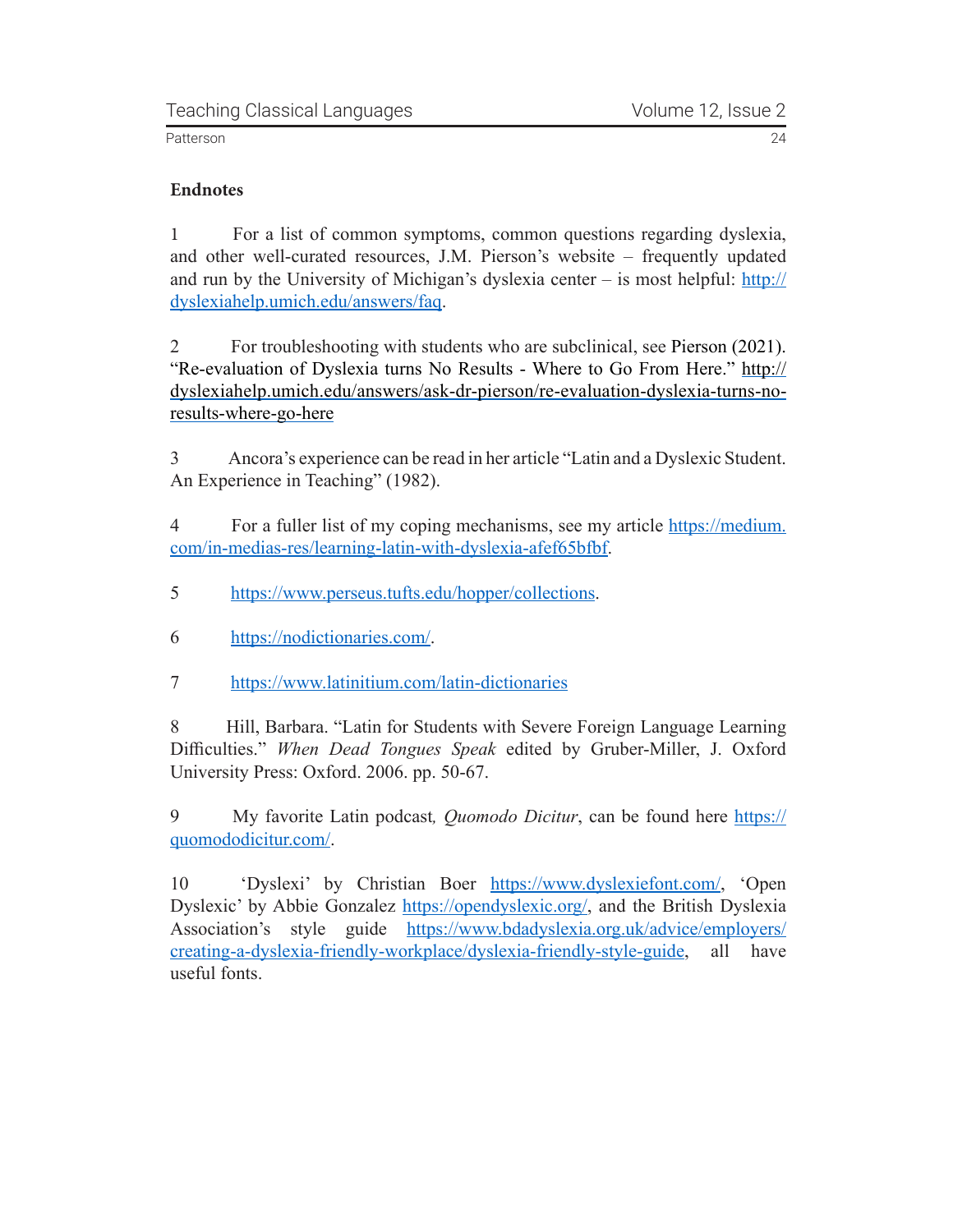#### **Bibliography**

- Ancona, R. "Latin and a Dyslexic Student. An Experience in Teaching." *The Classical World* 76.1 (1982): 33-36.
- Ashe, A. "Latin for Special Needs Students: Meeting the Challenge of Students with Learning Disabilities." *Latin for the 21st Century*. Ed. Richard Lafleur and Glenview III. Boston: Addison-Wesley, 1998. 237-250.
- Ashmore, R., and J.D.Madden. "Literacy via Latin**."** *Journal of College Reading and Learning* 23.1 (1990): 63–70.
- Celestino, W. "Total Physical Response: Commands, not Control." *Hispania* 76 (1993): 902-903.
- Downey, D., L. Snyder, and N. Hill "College Students with Dyslexia: Persistent Linguistic Deficits and Foreign Language Learning." *Dyslexia* 6.2 (2000): 101-111.
- Hill, Barbara. "Latin for Students with Severe Foreign Language Learning Difficulties." *When Dead Tongues Speak*. Ed. J. Gruber-Miller. Oxford: Oxford University Press, 2006. 50-67.
- Krashen, Stephen D. *Principles and Practice in Second Language Acquisition*. 1st ed. New York: Pergamon, 1982.
- Miles, T.R., T. J. Wheeler and M. N. Haslum. "The Existence of Dyslexia without Severe Literacy Problems." *Annals of Dyslexia* 53 (2003): 340-354.
- Peirson, Johann Marttila. "Frequently Asked Questions." Dyslexia Help University of Michigan. N.p., 2021. Web. 10 June 2021<[http://dyslexiahelp.umich.](http://dyslexiahelp.umich.edu/answers/faq) [edu/answers/faq](http://dyslexiahelp.umich.edu/answers/faq)>.